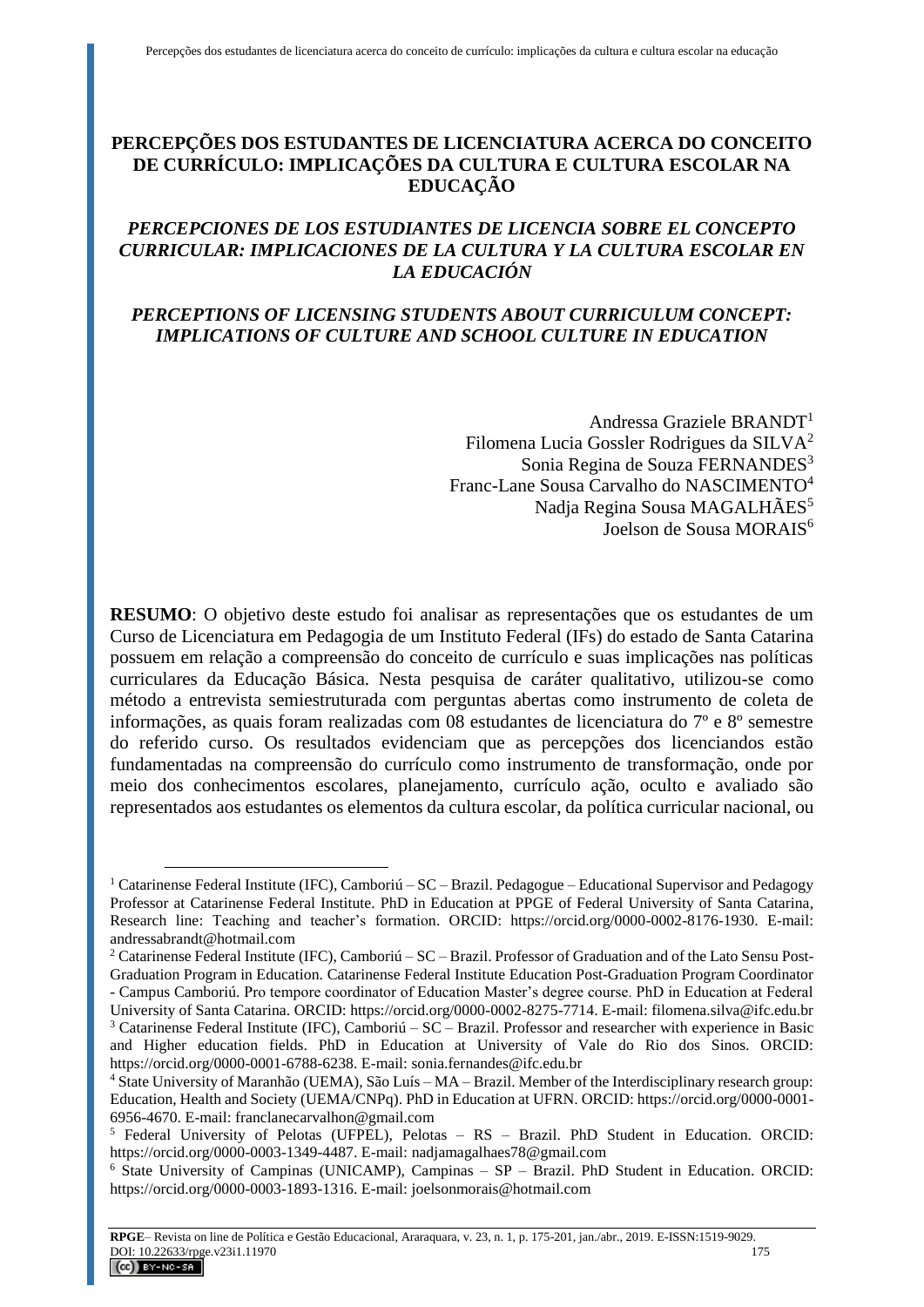seja, faz parte do currículo todos os elementos de um desenvolvimento curricular, os quais são imbricados pela cultura.

**PALAVRAS-CHAVE**: Currículo. Cultura. Cultura escolar. Licenciatura em pedagogia.

*RESUMEN: El propósito de este estudio es analizar las representaciones que los estudiantes de una Licenciatura en Pedagogía de un Instituto Federal (IF) del Estado de Santa Catarina tienen en cuenta en un plan de estudios y sus implicaciones en las políticas curriculares de la Educación Básica. En esta investigación de carácter cualitativo, utilizamos como método una entrevista semiestructurada con preguntas abiertas como instrumento de cola de información, así como también con 08 estudiantes de pregrado de los semestres 7º y 8º del curso referido. Los resultados muestran que las percepciones de dos graduados se basan en la comprensión del currículo como un instrumento de transformación, en dos niveles de la escuela, la planificación, el currículo, ocultos y evaluados, ya sea que estén representados por estudiantes o elementos de la cultura escolar, o por la política curricular nacional, seja, parte del currículo, todos los elementos de un desarrollo curricular, quais são imbricados pela cultura.*

*PALABRAS CLAVE: Currículo. Cultura. Cultura escolar. Licenciatura en pedagogía.*

*ABSTRACT:The purpose of this study is to analyze the representations that students of a Bachelor's Degree in Pedagogy of a Federal Institute (IFs) of the State of Santa Catarina possuem em relação a compreensão do conceito de curriculum and suas implicações nas curriculum policies of Basic Education. In this research of qualitative character, we use as a method semi-structured interview with open questions as an instrument of information queue, as well as conducted with 08 undergraduate students of the 7th and 8th semesters of the referred course. The results show that the perceptions of two graduates are based on curriculum comprehension as an instrument of transformation, on two levels of school, planning, curriculum, hidden and evaluated, whether they are represented by students or school culture elements, or by national curricular policy, seja, part of the curriculum, all elements of a curricular development, quais são imbricados pela cultura.*

*KEYWORDS: Curriculum. Culture. School culture. Bachelor in pedagogy.*

## **Introductory contextualization**

In the current context of the Brazilian society that suffers from the political crisis and the imposition of educational reforms such as the Reform of secondary education approved by means of Law nº 13.415 / 2017; to Constitutional Amendment nº 95/2016, which makes it difficult to achieve the goals and strategies of the National Education Plan 2014-2024, since it froze social expenditures on education and health; the labor reform that causes setbacks to the rights historically conquered by the working class of that country; the pension reform underway in the National Congress that ends the workers' full retirement; and the political reform that was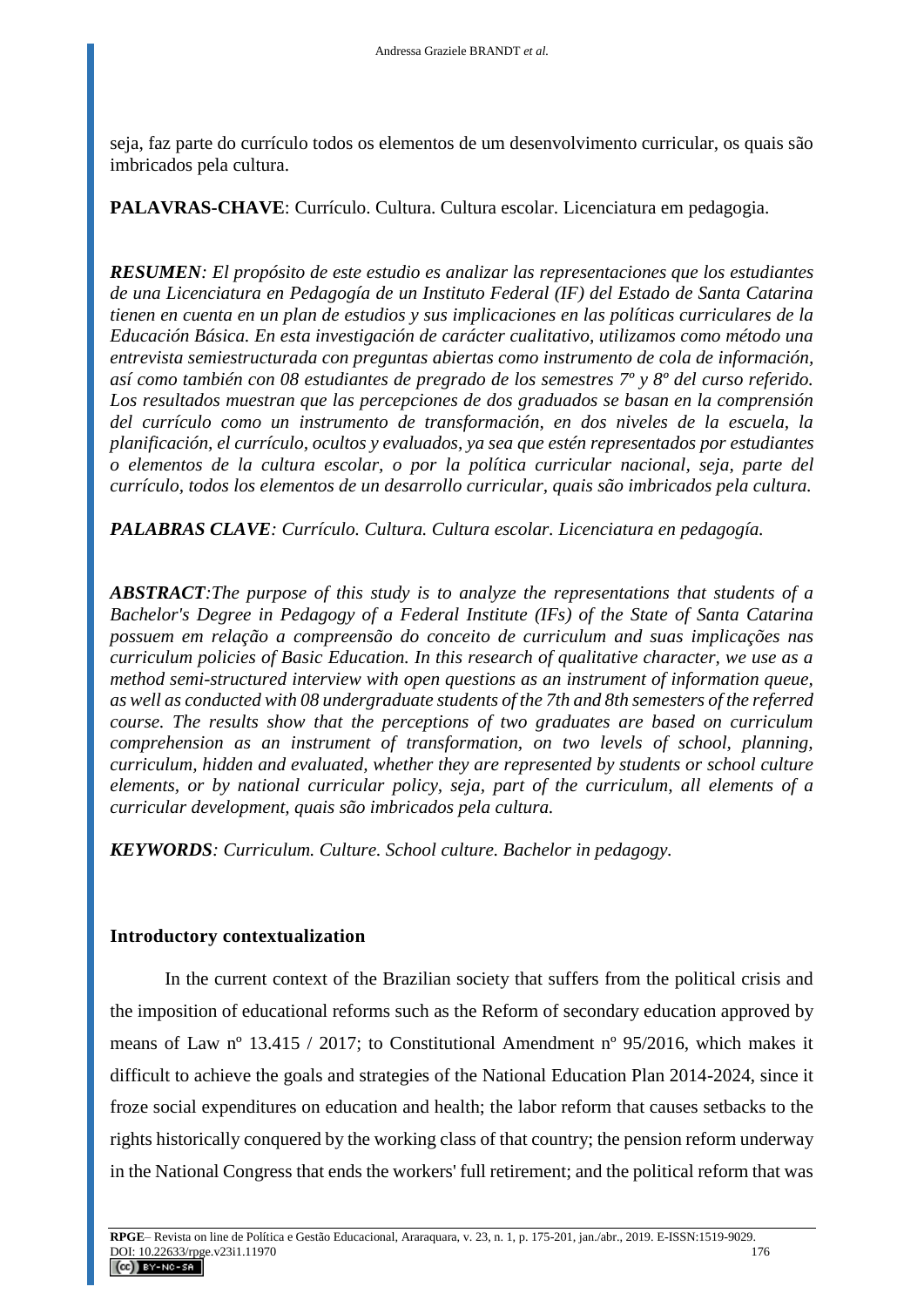to be approved, there is a strong re-signification of norms, values and consequently of the culture of the Brazilian nation.

Based on these propositions, it is affirmed that the concept of culture and its implication in the school culture is a contemporary and complex theme to be defined, since its constitution is in constant transformation, it is something dynamic, because it is in constant modification through human relations which modify the meaning of culture to each interaction process.

It is considered the existence of a symbolic power of cultural domination in search of power relations that are directly related to the economic, social, political issues, that is, cultural of domination of a certain society, which directly reflect on education and consequently in the culture of a nation and in the school culture proposed and implemented in the schools. Based on this proposition we affirm that the cultural capital imposed by the international and multilateral agents, reflect directly in the school culture, that is, in the knowledge that becomes valuable in the curricular proposals, educational reforms, curricula of educational institutions to deal with neoliberal interests.

In this scenario, the concept of culture is one of the founding elements of the research whose main objective is to evaluate the curricular policy produced at the national and local levels and its impacts on the educational systems of the public networks of Santa Catarina, through the study of this concept to identify the symbolic heritage accumulated historically and that directly influences the constitution of the curricular policies, at the national level, in the states and their municipalities.

The efforts to define culture then centered in the field of sociology, philosophy and anthropology in this sense, for centuries humanity tries to define and discuss the conception of culture, where studies are intensified in the relationship between peoples and nations with different cultures. There is great difficulty in defining culture, since human evolution brings new meanings, since "everything that is cultural is human, and everything that is human is cultural" (SANTOS, 2006, p. 29), generating a broad and complex definition that is, without men there would be no culture, just as, without culture, there would be no men (GEERTZ, 1989).

Culture is one of the reference concepts for the educational project of the country, so we will make an effort to understand its meanings and its process of conceptual evolution according to the evolution of humanity. In this respect, in relation to culture, we corroborate as Geertz (1989), who understands culture as a prototype historically pervaded by meanings, which are inherited and transmitted through a system of symbolic conceptions, through which men are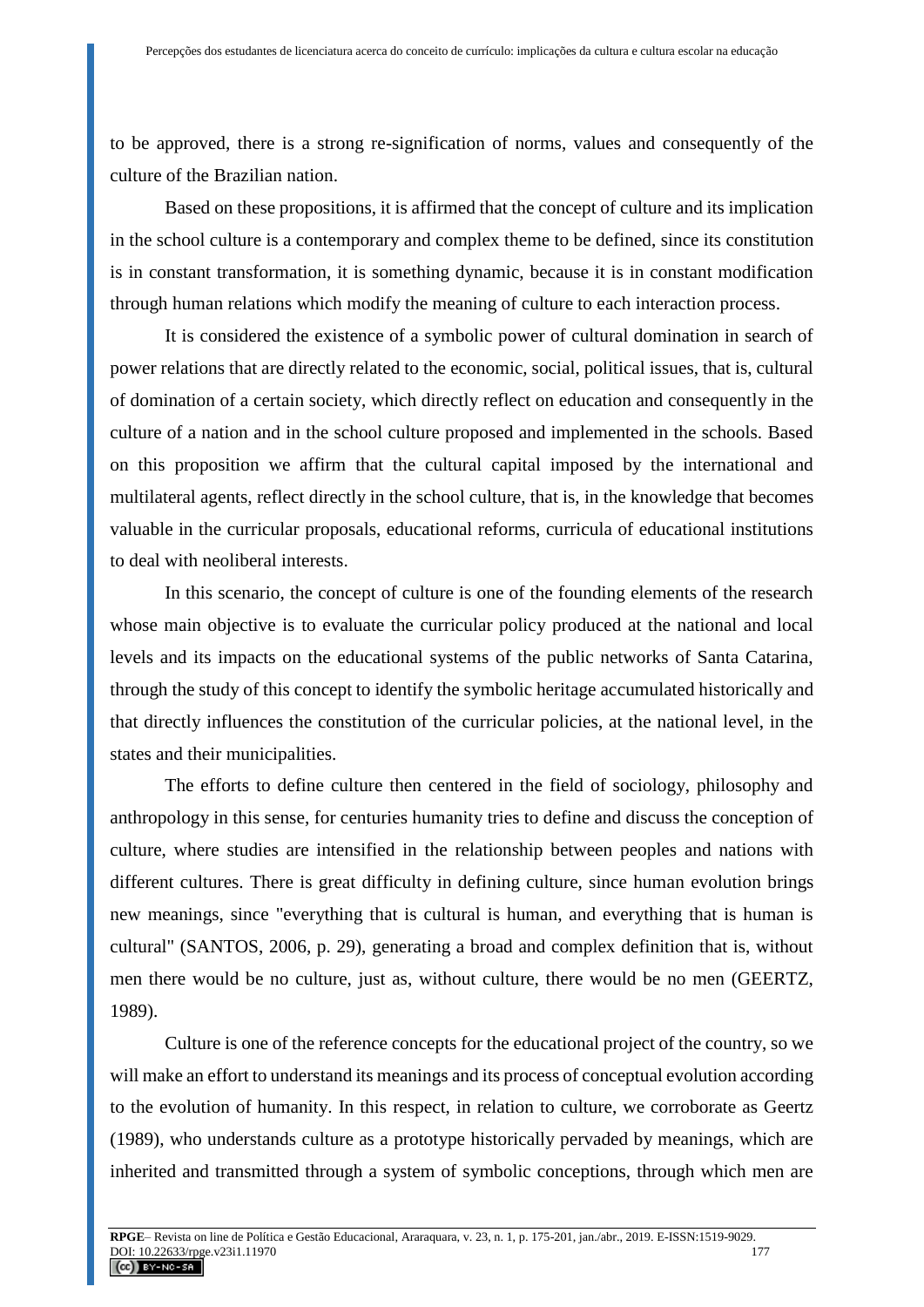inserted in a social context, in which they develop their knowledge and way of living based on the culture they inherit and modify in contact with society.

In this sense, authors such as Santos (2006) and Geertz (1989), have a conceptual approach to culture, since both have the meaning that culture cannot be merely understood as cultural patterns inherited from the ancestors, ie customs, traditions and habits. The same authors defend that culture is strongly influenced by the relations of power that are established among human beings, in the nations they are inserted, being thus, something that foments the social behavior control gear and instructions of the subjects, where culture is fostered by the system of symbolic control embodied in these relations of control and power.

In this context, in Geertz's (1989) conception, the study of culture is based on the analysis and interpretation by society of symbolic codes inherited and shared by men who are members and constitute a determined social grouping that produces and (re)signifies the cultural processes of their group in the processes of relationship between them, since culture is produced historically, the "transformations occurring in time, ruptures or the continuities consolidated in a given society" (LARAIA, 2003).

This statement raises several questions: What cultural elements are contemplated in the curricular policies of the Brazilian states? What knowledge and content are considered as valuable for the cultural education of learners attending public schools in Brazil? What political, economic, educational, cultural and social factors were considered in formulating the country's curriculum policies? What political, economic, educational, cultural and social groups were able to exert influence in the formulation and implementation of the educational reforms being implemented in the public schools of the Brazilian states? Do current curricular proposals account for the diversity and cultural differences present in contemporary society? How does the school relate to the intersection space of different cultures, with the conflicts and dialogues that are established in this interpellation? What prevails in the curricular policies and consequently in the curricular contents of the schools is a monocultural or multicultural vision?

It was pointed out that there is an awareness of the challenge that is present in the attempt to conceptualize culture and its close relationship with education, school and consequently with school culture due to the diversity of theoretical approaches used in its definition and in the identification of the practices that materialize it. In this sense, it is corroborated that the following statement: the centrality of culture comes to a large extent from the transformation of the traditional spheres of society, economic, social, political and cultural and has enormous impact of transformation of daily life (HALL, 1997).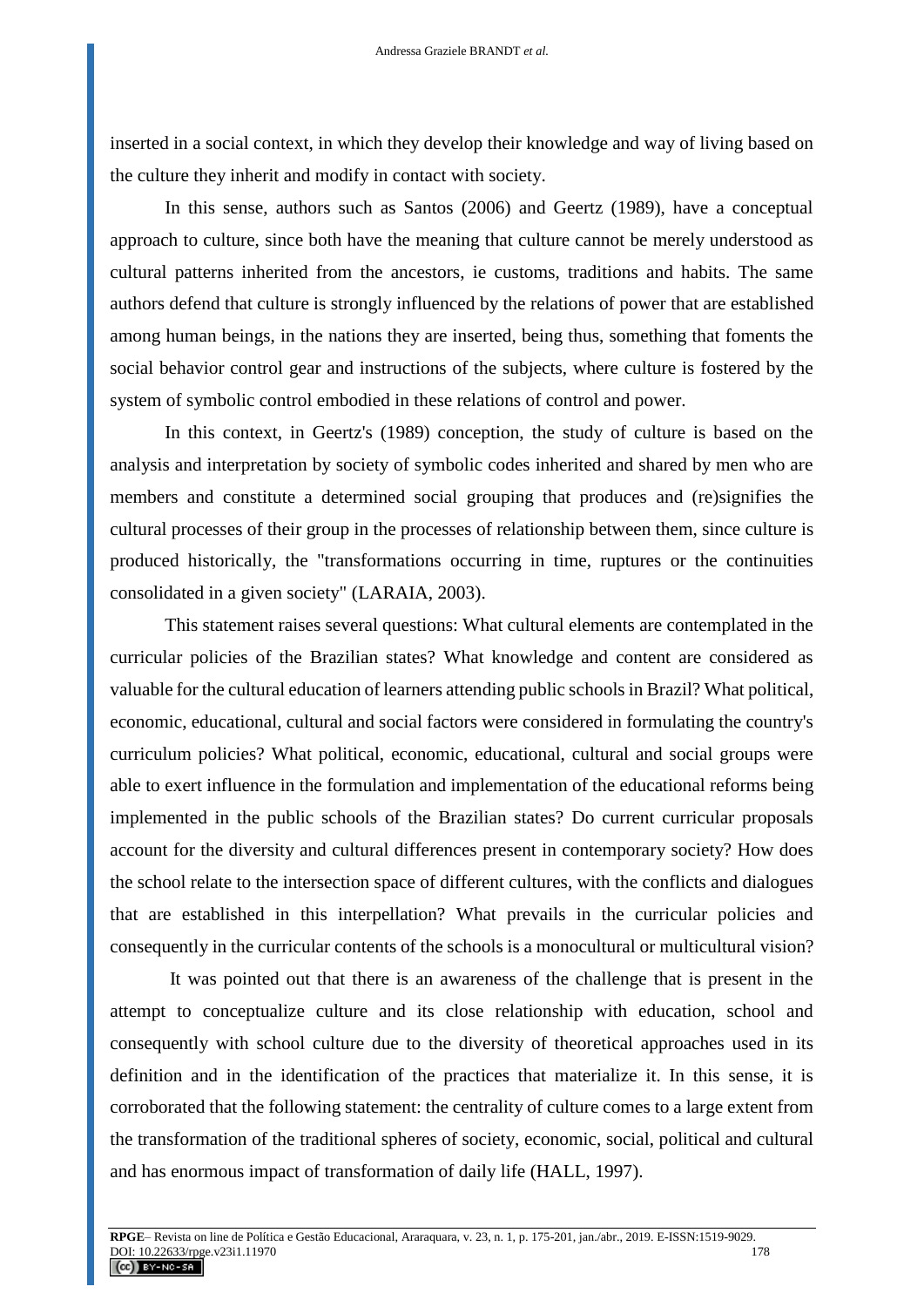Therefore, the present text aims to delineate the concepts of culture and school culture as elements/categories that constitute the concept of curriculum. In this direction, the text is organized in three sections, namely: i) some aspects of the theoretical foundation of culture; ii) some aspects about the concept of school culture; iii) the perception of the teacher students on the concept of curriculum and some aspects of its theoretical foundation. In this way, we intend to present below the foundations and analyzes developed regarding the voices of the subjects surveyed.

#### **Some aspects about the concept of culture**

The concept of culture and its implication in school cultures is contemporary and complex to be defined. Its cultural processes in terms of production, recognition, access, socialization, integration, etc., are constantly changing; is dynamic because it involves human relationships and processes of interaction. In the school context, thinking of any form of organization and materialization of the formative trajectories takes into account that the cultures that constitute of what we call 'human being'.

In contemporaneity and in a country as grand as Brazil, defining what is culture becomes a complex task that is both challenging, mainly because it is constantly changing, and strongly influences education, a context that is of interest in this research.

In the specific case of Brazilian society, the Portuguese, the Spaniards, the African slaves who arrived here, the natives who already inhabited the Brazilian lands before the arrival of the Portuguese, are the peoples who represent the matrix of the culture of our people, but we must emphasize that Brazilian culture is changing through the influence of other peoples, languages, and social groups that are becoming social relations.

According to Santos (2006), the epistemology of the word culture has Latin origin and in its original meaning is linked to agricultural activities. It comes from the Latin verb *colere*, which means to cultivate. Ancient Roman thinkers have broadened this meaning and used it to refer to personal refinement, and this is present in the expression culture of the soul. For the same author, "as a synonym of refinement, personal sophistication, elaborate education of a person, culture has been used constantly since then and is until today" (SANTOS, 2006, p.27).

The concerns with culture turned as much to the understanding of modern and industrial societies as of those that were disappearing or losing their original characteristics by virtue of those contacts. However, all this concern has not produced a clear and accepted definition of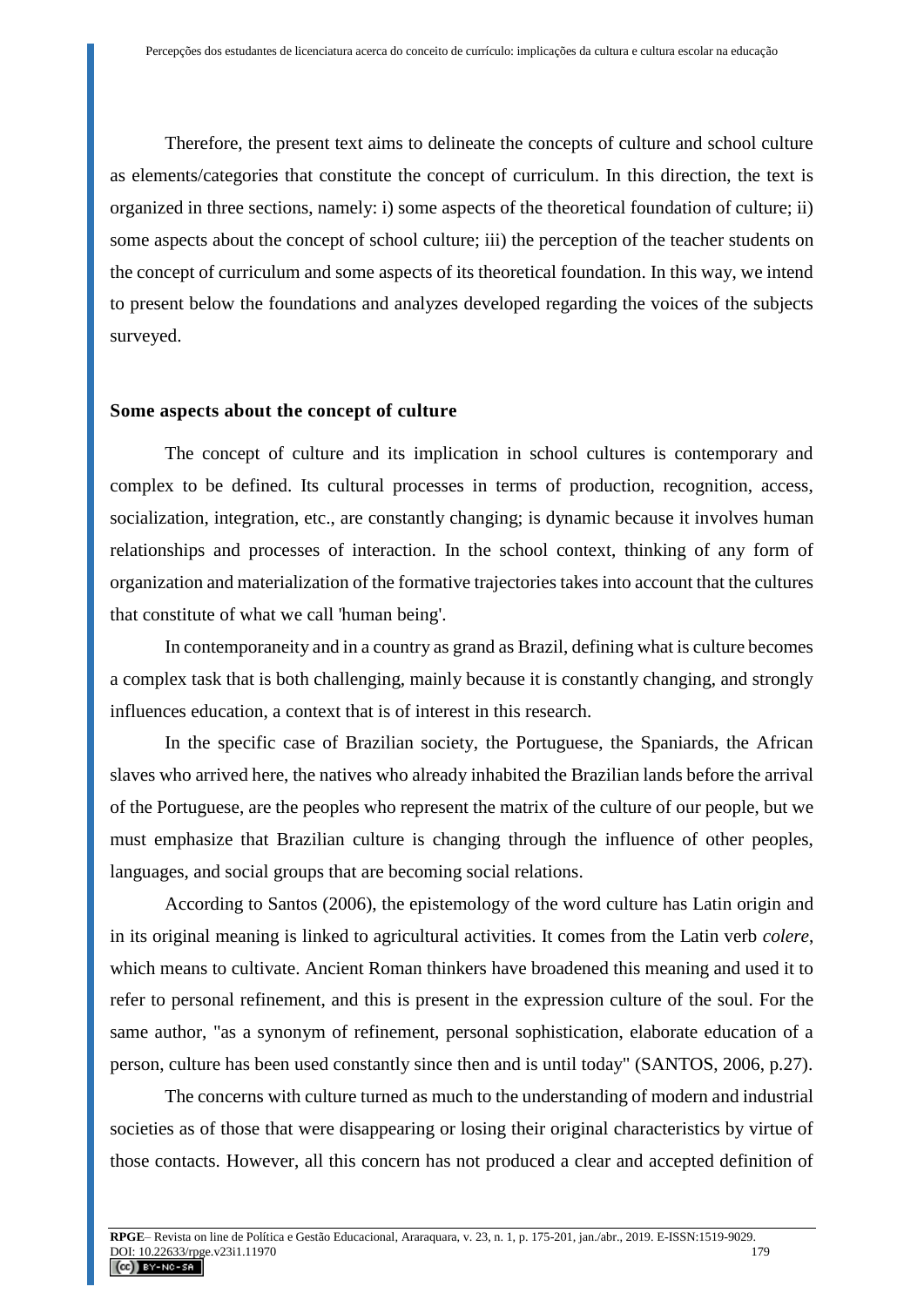what culture is. Therefore, for Santos (2006, p.21-22), "by culture one "understands a lot", and the way I spoke of it in the previous pages is only one among many common senses of culture".

For the contemporary anthropologist Geertz (1989), culture is a concept that can not be defined in a paragraph or in a work, but something that must be perceived and not something that must be defined, where classifications are superficial, since it is not property, but a great mechanism of meanings that can be identified materially or immaterially, in a manifestation or in the theater, is largely linked with language and what gives meaning to being human. In what culture is everything that is transmitted and received, that is, shared in society, because culture is not static, it is constantly changing in the exchange of meanings between the subjects that are related in a given social context.

According to Santos (2006), culture can be understood in several ways, because it derives from a common set of concerns, and can be defined in two basic conceptions: "the first conception of culture refers to all aspects of a social reality; the second refers more specifically to the knowledge, ideas and beliefs of a people "(SANTOS, 2006, p. 23).

He went about this way to consolidate the modern concerns with culture, trying systematically to give account of a diversity of ways of living that had already been a reason for reflection for centuries. Note, however, that if this preoccupation already existed, the word culture has come a long way until it got this meaning. In this aspect, "culture is an aspect of our reality and its transformation, at the same time expressed and modified (SANTOS, 2006, 79).

Of course, cultural patterns are not immutable, but they have certain continuities in their process of transformation. Thus, reflections on culture serve to understand it at the heart of a field of forces between the instituted, which represents the established values, symbols, codes and norms, and that that represents what is still in process of institutionalization. In this way, the study of culture enables reflection on the dialectical relationship between these two dimensions and the identification of the cultural strength of certain values, their interfaces, variations and mutations in a given social context (CHAUI, 2001a).

So, in the study of culture in our society, the same observations made earlier on relativism are worth. Observe that we live in a society that has a ruling class whose interests prevail. If we were to relativize the cultural criteria existing within the society, we would end up justifying the relations of domination and the traditional exercise of power: they would also be relative (SANTOS, 2006, p. 20).

In the study of cultures of different societies and of cultural forms within a society, to show that diversity exists does not imply concluding that everything is relative, merely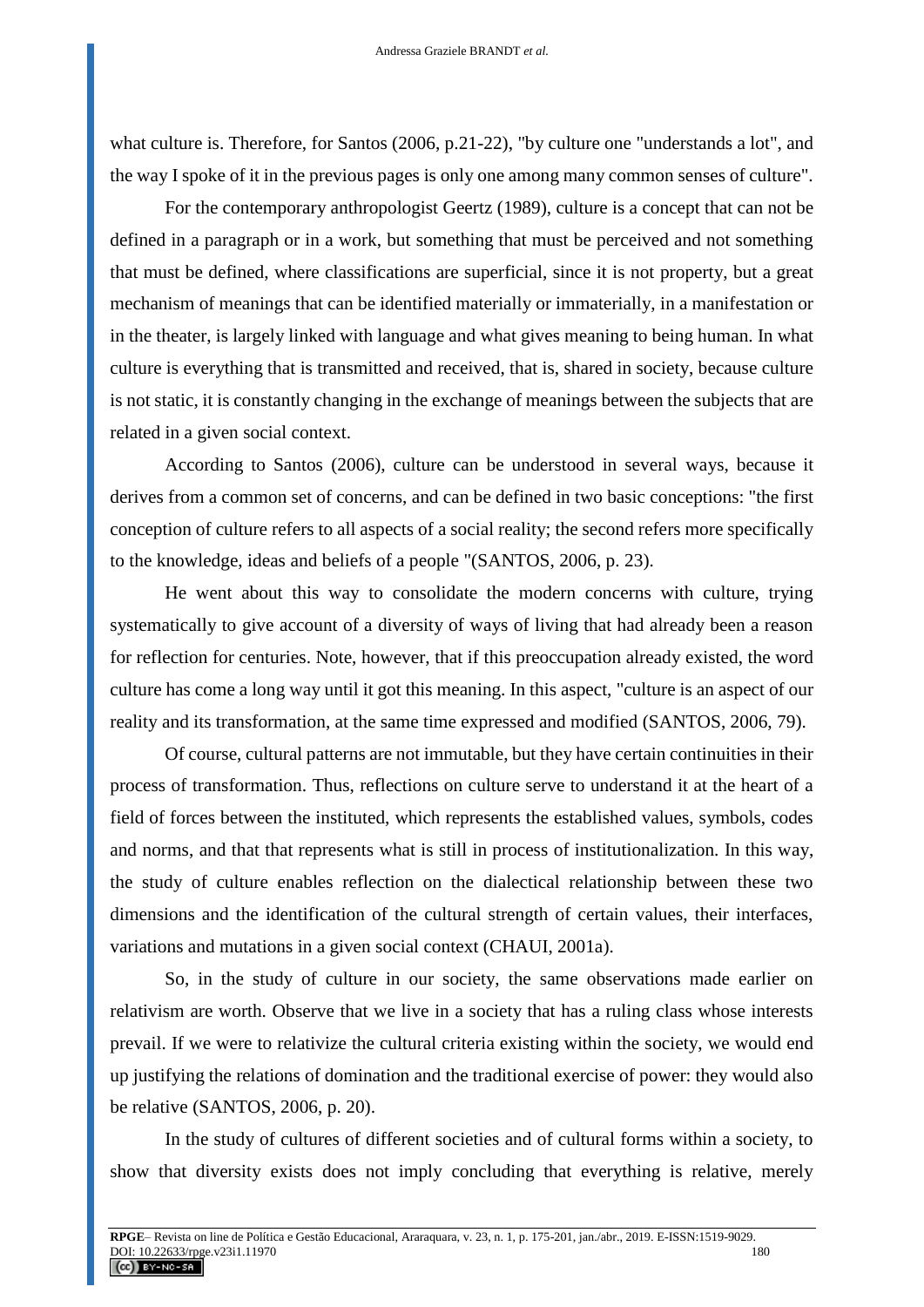understanding cultural realities in the context of the history of each society, of social relations within each and the relationships between them. (SANTOS, 2006, p. 20). Not everything that is different is the same. There is no reason to want to immortalize the cultural facets that result from misery and oppression. (SANTOS, 2006, p. 20). After all, cultures move not only by what exists, but also by the possibilities and designs of what may exist (SANTOS, 2006, p. 20).

In general, in order to analyze the whole cultural formation of a given society represented by symbols, rituals, beliefs and values historically inherited, as well as validated and full of meaning to the point of influencing and dominating all the attitudes and representations of social agents constitutes is what anthropologists call social identity, which directly interfere with the processes of education of men in society. For Ghiraldelli Jr. (2009, p. 13):

> The term education has its origin in two Latin words: educere and educare. The first is to "drive from the outside," to "drive outwardly"; the second indicates "sustaining," "feeding," "creating." The common sense is "to instruct", but as different connotations that already indicate different pedagogical positions. The dual derivation of the word suggests two great paths of the philosophy of education in the Western world: on the one hand, the teaching based on external rules in relation to the apprentice, on the other, directed instruction in order to encourage the apprentice to forge their own rules.<sup>7</sup>

In this sense, the human being, by following his actions in the socially established rules and values, is subject to imposed cultural standards, but by subverting and recreating his symbolic senses, he ends up producing other cultural meanings, that is, he produces different cultural languages and (re)signifies socially inherited cultural patterns. It should be noted, however, that the distribution of cultural capital in educational processes often does not occur homogeneously within the educational processes offered by the social classes of a nation and that there is a symbolic power that seeks the reproduction of the dominant culture, to the detriment of other cultures.

According to Santos (2006), the modern preoccupation with culture has its genesis associated with both the needs of knowledge and the realities of political domination, since it is part of both the history of scientific development and the history of international relations of

<sup>7</sup> O termo educação tem sua origem em duas palavras do latim: *educere* e *educare*. A primeira quer dizer "conduzir de fora', "dirigir exteriormente'; a segunda indica "sustentar", "alimentar", "criar". O sentido comum é de "instruir", mas como conotações diferentes que já indicam posturas pedagógicas diferentes. A derivação dupla da palavra deixa entrever dois grandes caminhos da filosofia da educação no mundo ocidental: por um lado, o ensino baseado em regras exteriores em relação ao aprendiz, por outro, o ensino dirigido no sentido de incentivar o aprendiz a forjar as suas próprias regras.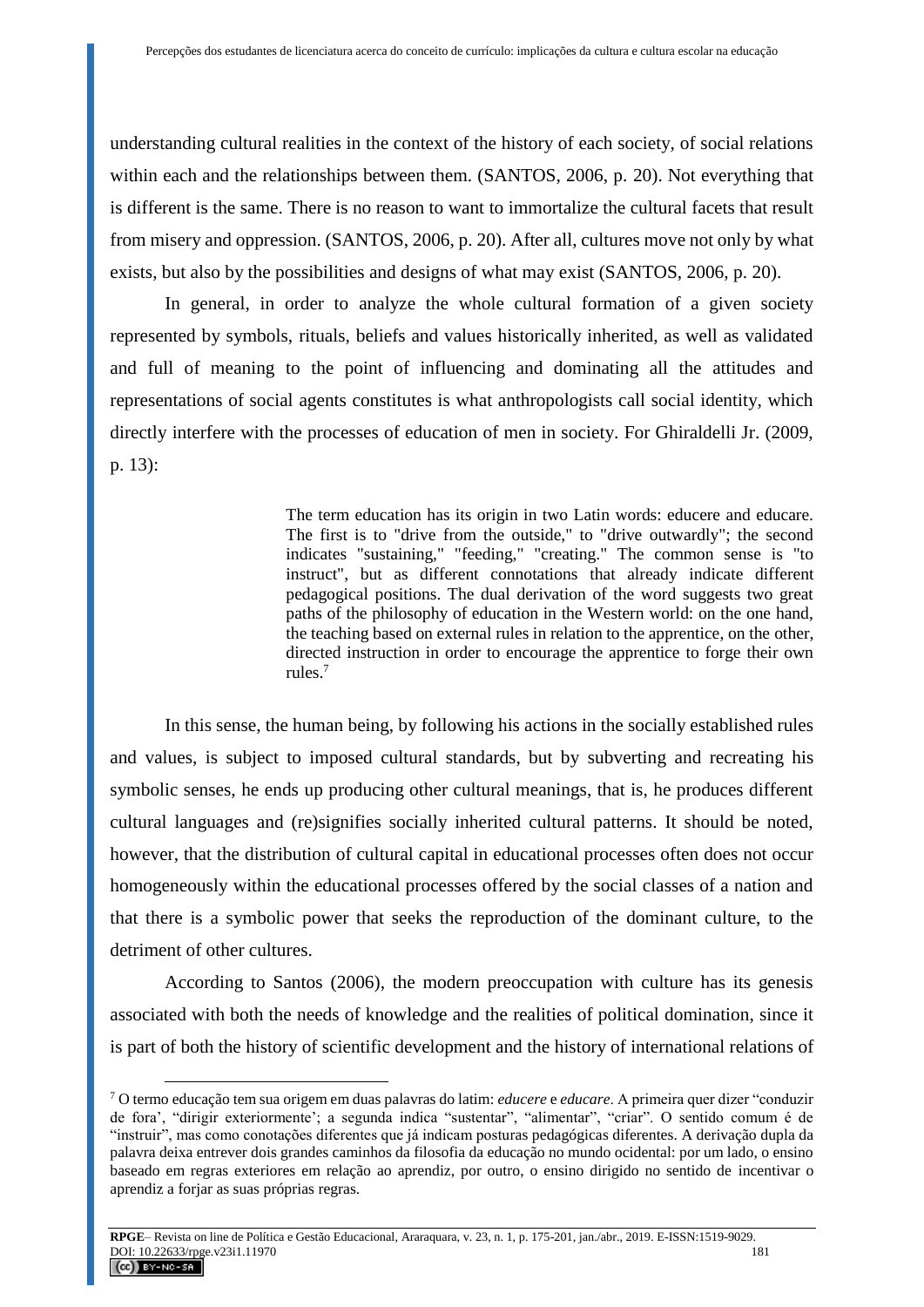power, so when we conceptualize culture there is a close relationship with the very modern understanding of what is a nation has much to do with the discussions about culture.

One can understand culture as a dimension of the social process and use it as an instrument to understand contemporary societies. "What we cannot do is to discuss culture by ignoring relations of power within a society or between societies" (SANTOS, 2006, 80).

For Geertz (1989), culture is constituted by a symbolic control, driven by the relations of power instituted in a given nation and society, therefore, we cannot in a simplistic and naive way divide the culture into erudite, popular and mass, without analyzing the strength, power and symbolic relations that are behind this process of production and (re)significance of culture in the evolution of humanity. Culture, therefore, cannot be seen as the norms, habits, and traditions of a given society, for there are social codes and symbols that are constantly inherited, discovered, created and recreated according to historical standards set up centuries ago by mankind. In this sense, for Bourdieu (2014), culture is the explicit conception of the composition of a symbolic structuring of power.

According to Santos (2006), the study of culture requires that we consider the constant transformation that societies undergo, a transformation of its characteristics and the relationships between categories, groups and social classes within it. Moreover, "culture is a product of collective history for whose transformation and for whose benefit the social forces are confronted" (SANTOS, 2006, 81).

Therefore, in the perspective of the same author (2006), it is fundamental to understand our cultural reality to understand the historical process that produces it, the many paths that led human groups to their present relations and future perspectives, power and the confrontation of interests within society. It should be noted that these processes are neither linear nor watertight, since "culture is a contemporary concern, very much alive in the present times" (SANTOS, 2006, p. 7).

Corroborating with Santos (2006, p.8), when expressing that culture concerns humanity as a whole and at the same time to each of the peoples, nations, societies and human groups. When one considers the particular cultures that exist or existed, one soon finds the great variation of them. For history records with abundance the transformations through which cultures pass, whether moved by their internal forces or as a consequence of these contacts and conflicts.

When discussing the concept of culture, it is important to always keep humanity in mind in all its richness and multiplicity of forms of existence, where it is insightful to relate the variety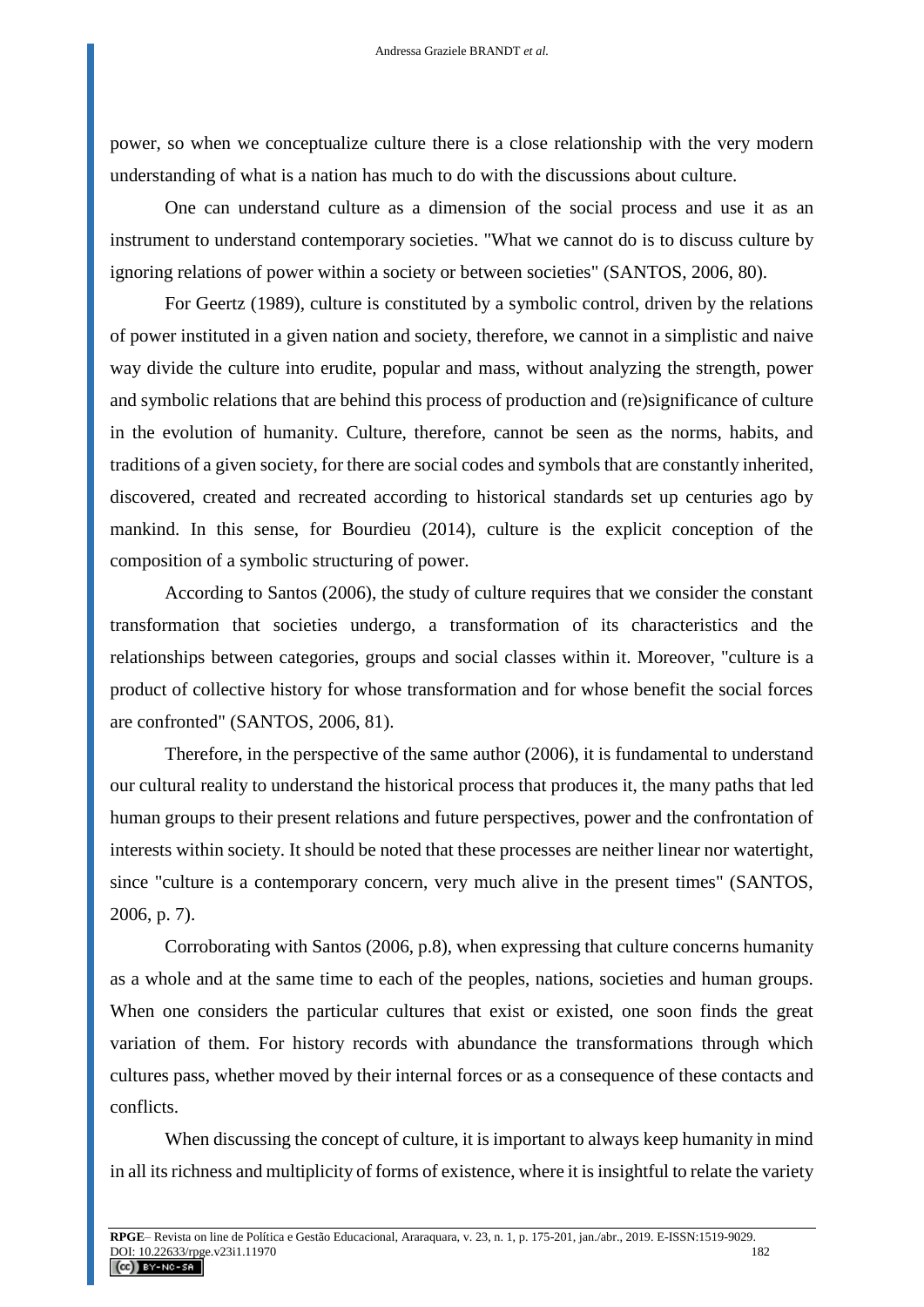of cultural procedures to the contexts in which they are produced. According to Santos (2006, p.9):

> In fact, if the understanding of culture requires thinking about the various peoples, nations, societies and human groups, it is because they are in interaction. If they were not, there would be no need or reason or occasion to consider any variety. The richness of forms of cultures and their relations speak very closely to each of us, since they invite us to see ourselves as social beings, make us think about the nature of the socials that we are part of, make us ask about the reasons of social reality that we share and the forces that sustain and transform them  $8$

Therefore, understanding the constitution of culture as an artifact that is constantly changing and this change is fundamental for cultural production, from the reflection on how to treat the cultural dimension in our own society, considering that culture is the dimension of the social process dynamic. For Santos (2006, p. 44-45):

> Culture is a historical construction, both as a conception and as a dimension of the social process. That is, culture is not "something natural", it is not a result of physical or biological laws. On the contrary, culture is a collective product of human life. This applies not only to the perception of culture, but also to its relevance, to the importance it has. It applies to the content of each particular culture, product of the history of each society. Culture is a very current territory of social struggles for a better fate. It is a reality and a conception that must be appropriated in favor of social progress and freedom, in favor of the struggle against the exploitation of one part of society by another, in order to overcome oppression and inequality.<sup>9</sup>

In this sense, the study of culture contributes to the fight against prejudices, offering a firm platform for respect and dignity in human relations, the discussion about culture can help us to think about our own social reality and reflect on its inequalities to try to transpose these unequal processes in face of the cultural differences that exist in a country as extensive as our Brazil.

<sup>8</sup> Na verdade, se a compreensão da cultura exige que se pense nos diversos povos, nações, sociedades e grupos humanos, é porque eles estão em interação. Se não estivessem, não haveria necessidade nem motivo nem ocasião para que se considerasse variedade nenhuma. A riqueza de formas das culturas e suas relações falam bem de perto a cada um de nós, já que convidam a que nos vejamos como seres sociais, nos fazem pensar na natureza dos todos sociais de que fazemos parte, nos fazem indagar sobre as razões da realidade social de que partilhamos e das forças que as mantêm e as transformam.

<sup>9</sup> A cultura é uma construção histórica, seja como concepção, seja como dimensão do processo social. Ou seja, a cultura não é "algo natural", não é uma decorrência de leis físicas ou biológicas. Ao contrário, a cultura é um produto coletivo da vida humana. Isso se aplica não apenas à percepção da cultura, mas também à sua relevância, à importância que passa a ter. Aplica-se ao conteúdo de cada cultura particular, produto da história de cada sociedade. Cultura é um território bem atual das lutas sociais por um destino melhor. E uma realidade e uma concepção que precisam ser apropriadas em favor do progresso social e da liberdade, em favor da luta contra a exploração de uma parte da sociedade por outra, em favor da superação da opressão e da desigualdade.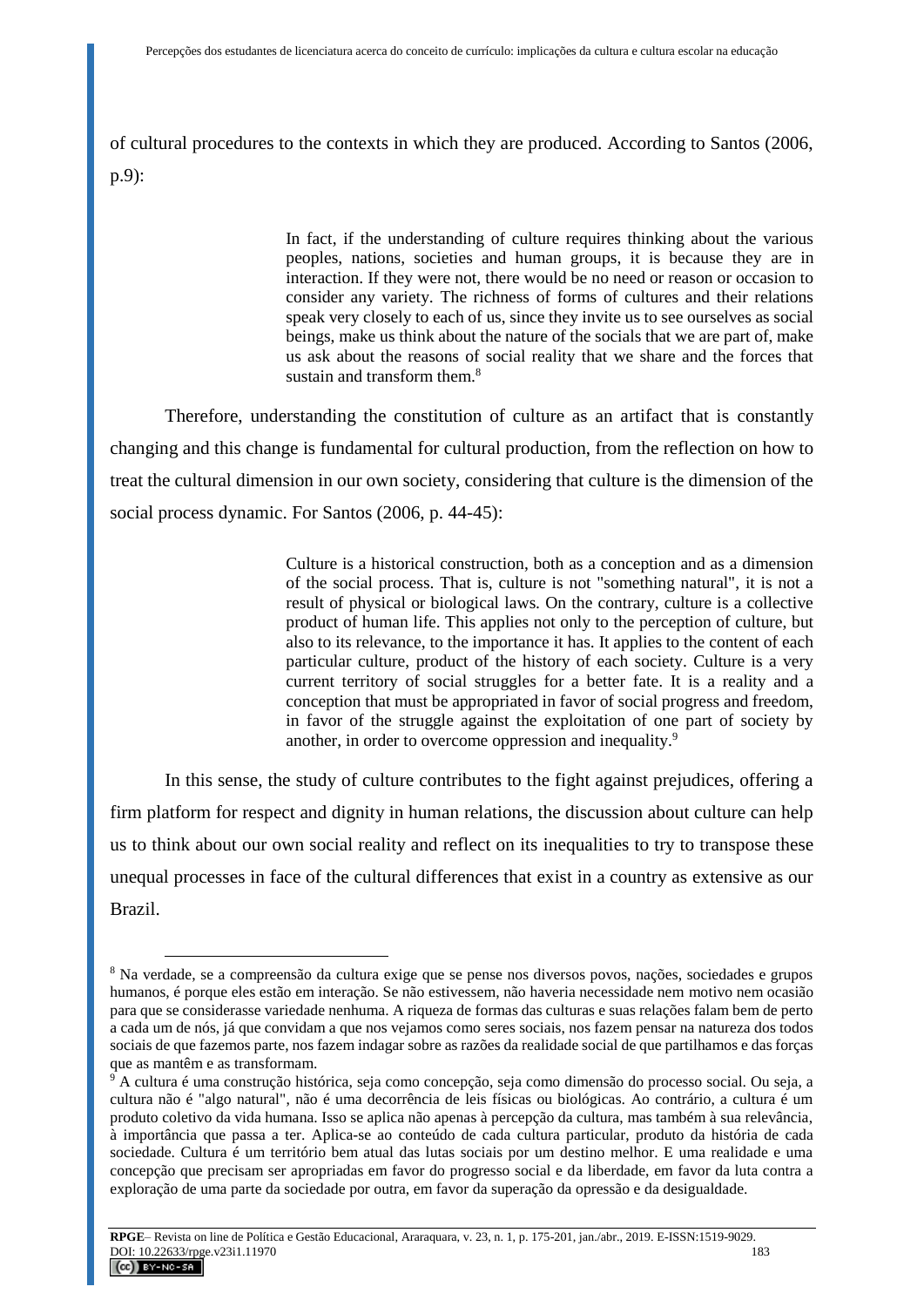According to Santos (2006), cultural concerns have arisen as a result of the progress of society and of knowledge about new forms of domination, where cultural concerns themselves are instruments of knowledge, respond to the knowledge needs of society, which have developed clearly associated with relations of power. Nowadays the centers of power of the society are concerned with the culture, they try to define it, to understand it, to control it, to act on its development. "They express their conflicts and interests, and in them the dominant interests of society manifest their strength" (SANTOS, 2006, pp. 17-18).

In this sense, it is perceived that the preoccupations with the culture maintain its proximity with the relations of power. They continue to be associated with the forms of domination in society, and continue to be (SANTOS, 2006, 82).

Thus, without intending to attend to the range of conceptions and aspects that conceptualize "culture", it was attempted in a simple way to make an analysis of what has been discussed in relation to the processes of constitution, reproduction and re-signification of the cultural capital of a certain society where instruments of knowledge and cultural capital are directly linked to social progress, where "struggles for the universalization of the culture benefits are at the same time struggles against the relations of domination between contemporary societies and against the basic inequalities of social relations in the interior of companies. In this way, "culture is the common legacy of all mankind" (SANTOS, 2006, p.86).

#### **Aspects about the definition of school culture**

Defining and mapping school culture is complex because it involves many aspects of the educational practice and curriculum. It has been assumed that dominant knowledge in school culture is chosen and planned by the dominant culture, political, economic, social, cultural and educational context of a society, since it always seeks the symbolic domination of the dominant culture, choosing some cultural aspects in detriment of others, which directly influence the curricular policies of a country and its states. This context, makes us think about: **what cultural capital is being valued to the students through curricular policies and Brazilian educational reforms?**

According to Barroso (1996), the concept of school culture has been used to highlight the role of the school as transmitter of a specific culture within the framework of the process of socialization and national integration of children and young people. For this reason, the conceptualization of school culture is based in the sense of identifying in the proposed study of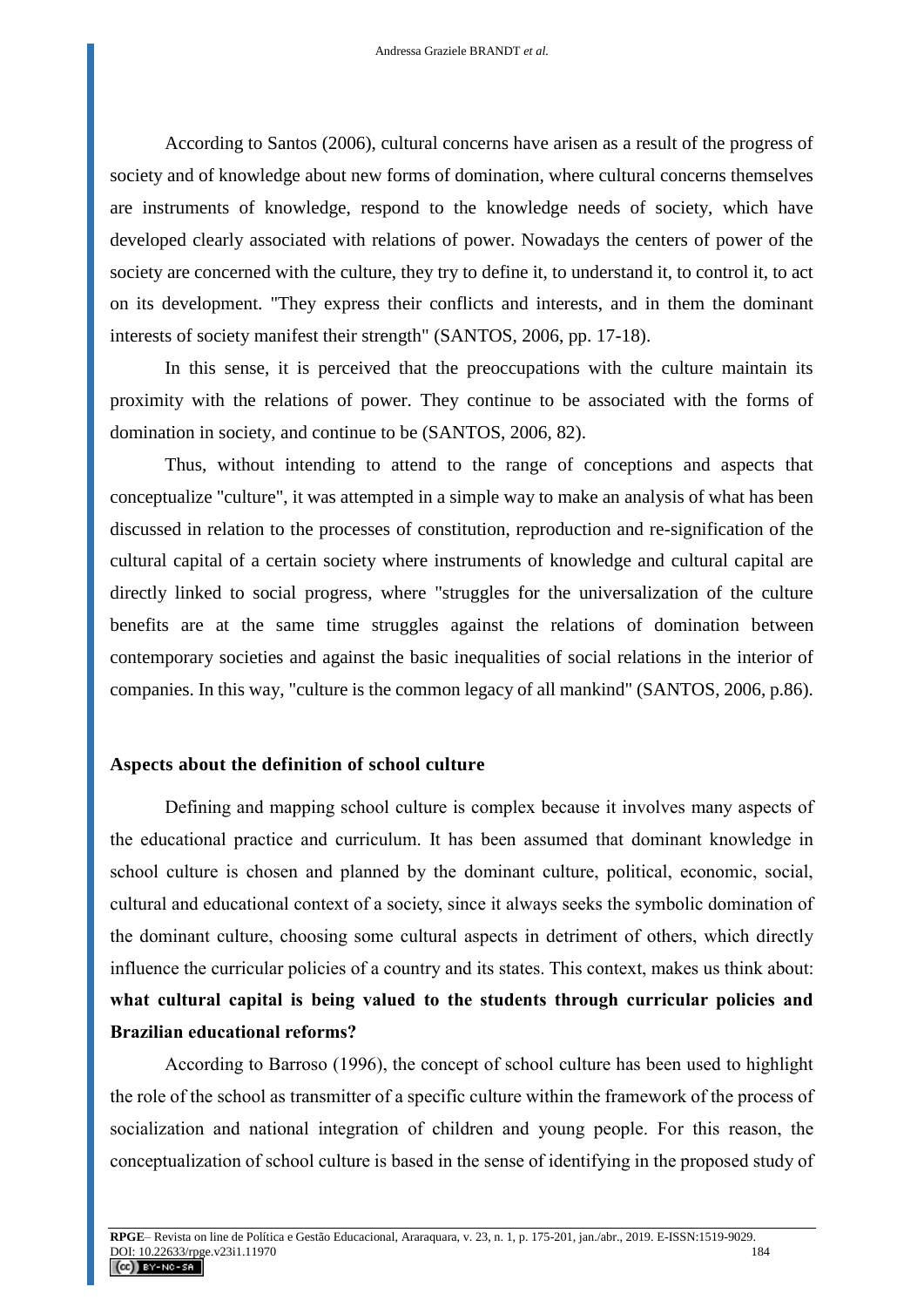the observatory what is the perspective (functionalist, structuralist and interactionist) in relation to the "school culture" that we understand and assume as a research group.

To this end, according to Barroso (1996), school studies should take into account the three essential dimensions of the process of referencing organizational culture: norms, structures and actors. Where the principle of homogeneity (of norms, spaces, times, students, teachers, knowledge and processes of inculcation) is one of the most distinctive marks of "school culture".

According to the same author (1996), and "life itself" is "this support for the past" of the school institutions, which also explains that the attempts at normative change of the school institution, determined by the political power through reforms, have had so little success. Therefore, it is necessary to analyze the different dimensions of school culture, taking into account, among other factors, the diversity of theoretical approaches used in its definition and the identification of the practices that materialize it.

According to Barroso (1996), one can say that it is possible to identify three types of approaches to the definition of school culture: In the functionalist perspective, "school culture" is Culture (in its more general sense) that is conveyed through the school. The educational institution is seen as a simple transmitter of a Culture that is defined and produced externally and which translates into the principles, purposes and norms that political power (social, economic, religious) determines as the substrate of the educational process and acculturation children and young people. As an example of authors who consider school culture in the functionalist perspective, we have Chervel (1998); and Julia (1995).

In the structuralist perspective, "school culture" is the culture produced by the school form of education, mainly through the modeling of its forms and structures, be it the curriculum, the disciplines, the pedagogical organization, the auxiliary teaching aids; And in the interactionist perspective, "school culture" is the organizational culture of the school. In this case, we do not talk about the School as a global institution, but about each school in particular. What is at stake in this approach is the "culture" produced by the organizational actors in the relations with each other, in the relations with space and in the relations with the knowledge.

When considering the three theoretical approaches used in its definition of school culture, one understands the complexity of its definition according to each theoretical approach. Therefore, it cannot be denied today that school is not the only way to transmit culture, it is also established in family relations, in society, in religious spaces, and is strongly transmitted by the media, social groups, which are in constant process of cultural production and at the same time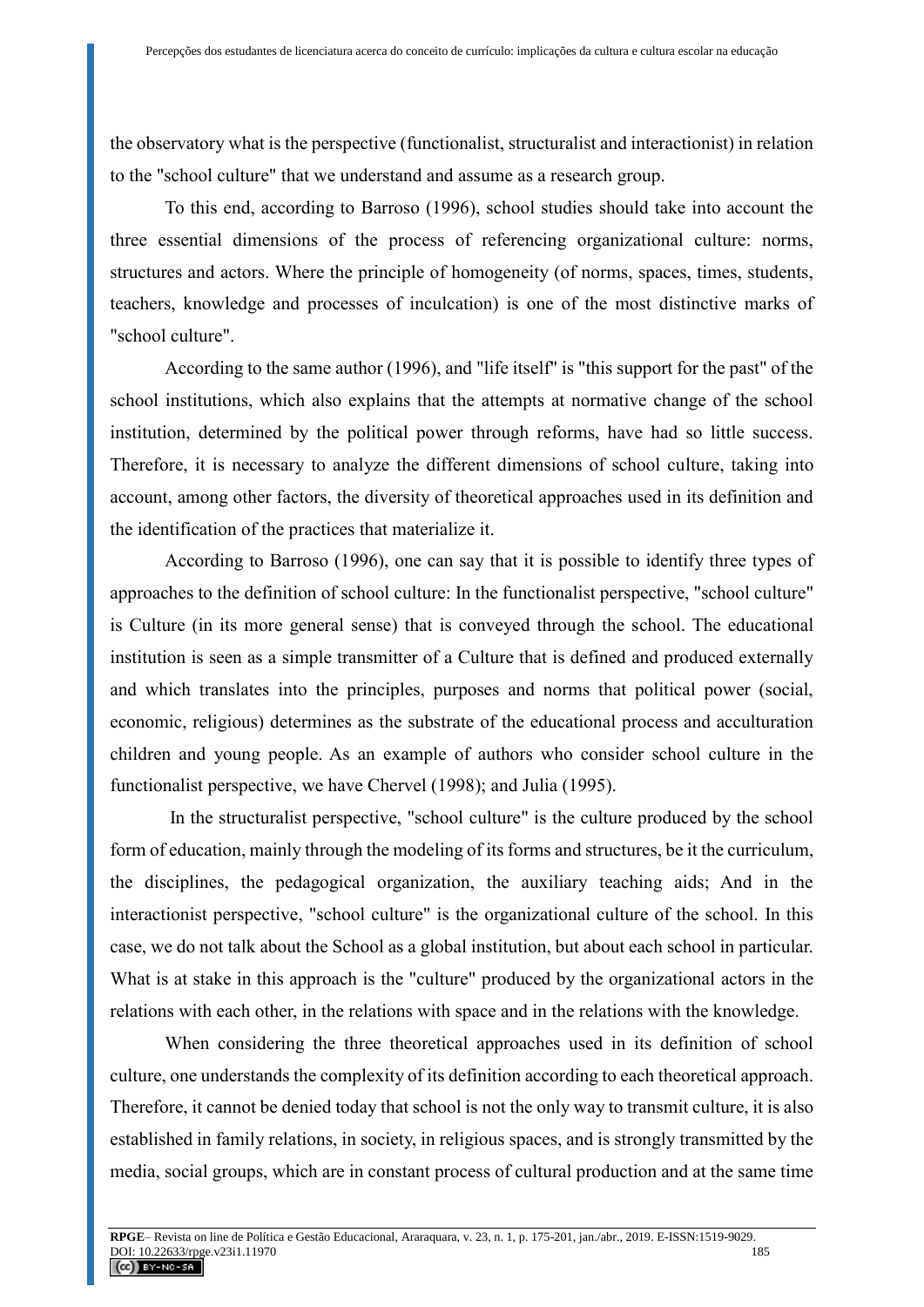in a wide dynamic of transformation and production of culture, which is not sealed, since it constantly changes in every human relationship that is established in societies. In this active process of production and (re)signification of culture, Hall (1997) asserts that "(...). For good or ill, culture is now one of the most dynamic and unpredictable elements of the historical change of the new millennium " (HALL, 1997, p.20).

Corroboring with authors such as Chervel (1998) and Barroso (1996), who assert that we cannot believe that school is merely a reproducer of its school culture, it also produces its own culture dynamically and autonomously. It is understood, therefore, that "the school, in this context, more than the transmitter of culture, of true culture, is conceived as a space of intersection, conflicts and dialogue between different cultures by different social groups" (MOREIRA; CANDAU, 2003, p.161).

Human beings are interpretive beings who produce culture while they constitute themselves as subjects. Thus, culture has always been important for the human and social sciences, and has been discussed and recognized by Education for a short time. According to Hall (1997), it is the codes of meaning that give purpose to our actions insofar as they allow us to interpret significantly the actions of others and that together constitute our cultures. Hall's (1997) assertions help us to think that all social and cultural action, since all social practices express meaning and, in this sense, are practices of signification.

Culture is intrinsically linked to education, to the curriculum, because it is life because it is intrinsic in relation with the social, that is, in the human experience, and in the school that is transmitted and (re)signified constantly in the pedagogical relations that constitute in the school space. Pérez Gómez (1998), proposes that we understand today the school as a space of "cross-cultural", being important that we are able to identify the different cultures that are related in the school context and to recognize the interactions, the impact that the different cultures exert continuously in its universe and its actors.

According to the same author (1998), school is the place where we learn and reflect on the complex cross-breeding that takes place in this educational context, for example between the proposals of the critical culture, which is situated in the scientific, artistic and philosophical disciplines; between the determinations of academic culture, which are reflected in the curriculum; in the influences of social culture, constituted by the hegemonic values of the social scene; the daily pressures of institutional culture, present in the roles, norms, routines and rites proper to the school as a specific social institution; and the characteristics of experiential culture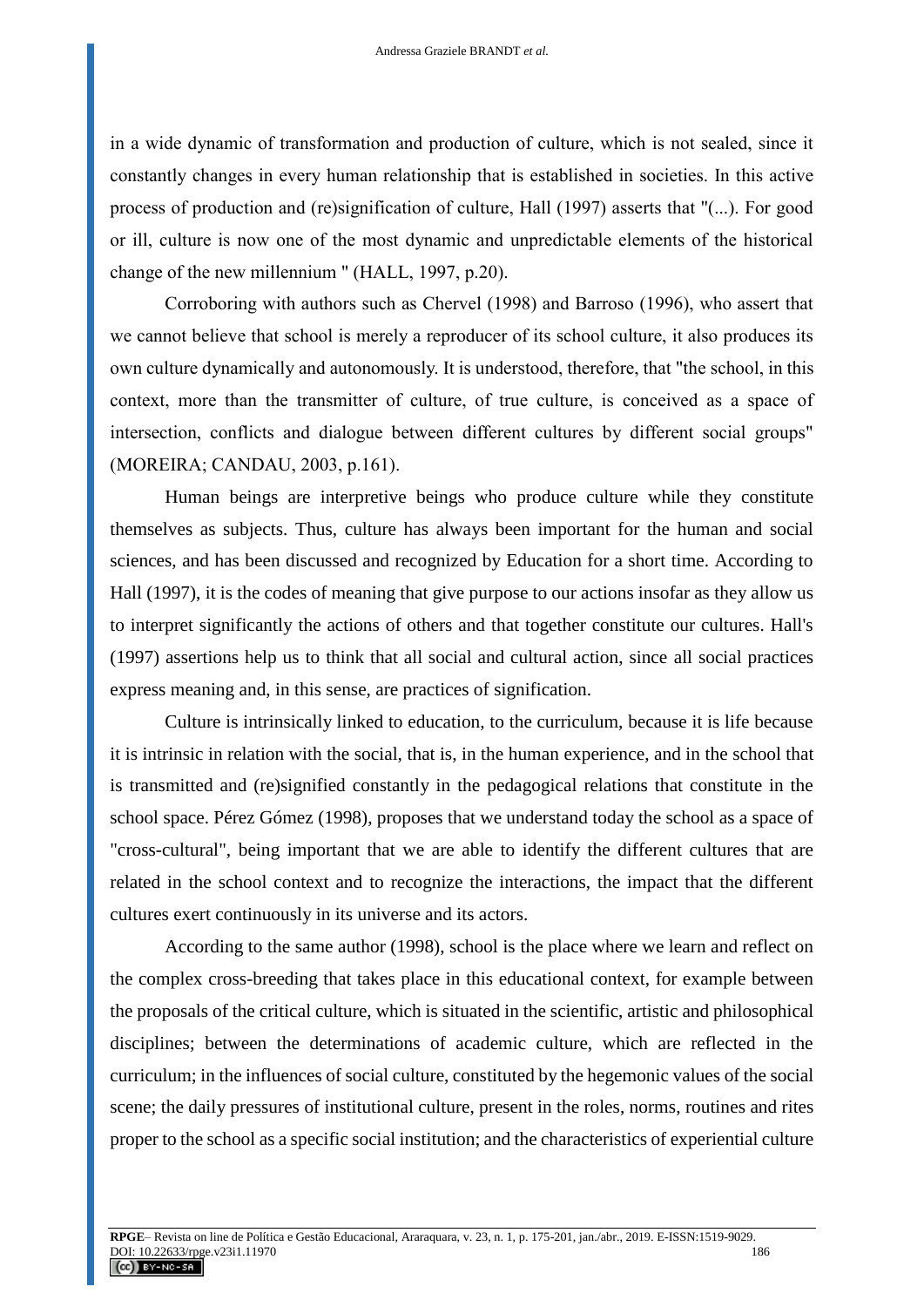acquired by each student through the experience of spontaneous exchanges with their environment.

Thus, it is understood that the social practices developed in the school are basic to the understanding of the school culture, particularly in what concerns its form of organization, selection of curricular contents and the development of interpersonal relations, as well as the speeches and the forms of communication and languages present in the daily school life are a fundamental aspect of their culture. In this direction, Forquin (1993) states that there is a strong intersection between education and culture, as an intimate and organic relationship. In this sense, the same author states that:

> The word "education" in the broad sense of formation and socialization of the individual, whether restricted solely to the school domain, it is necessary to recognize that if all education is always education of someone, by someone, it also presupposes communication, the transmission, the acquisition of something: knowledge, skills, beliefs, habits, values, which constitute precisely what is called the "content" of education. Due to the fact that this content seems irreducible to what is particular and contingent in the immediate subjective or intersubjective experience, constituting rather the frame, the support and the form of every possible individual experience, due, therefore, to what this content that is transmitted in education is always something that comes to us, surpasses us, establishes us as human subjects, we can perfectly well call it culture. (Forquin, 1993, p.10). $^{10}$

In this way, the prescribed curriculum is fostered by the interests of the dominant class that exerts a strong influence through its symbolic power and consequently produces the cultural capital that is contemplated in schools, therefore, curricular policies and educational reforms are often results of a process that reflects, predominantly, the particular interests of a dynamic that has not valued the different and diverse cultural interests present in the school. Therefore, at school, it plays an important role in the analysis of present pedagogical conceptions of the prescribed school curriculum, in the curriculum fulfilled and in the hidden curriculum present in the transmission and reproduction of school culture.

<sup>&</sup>lt;sup>10</sup> A palavra "educação" no sentido amplo, de formação e socialização do indivíduo, quer se restrinja unicamente ao domínio escolar, é necessário reconhecer que, se toda a educação é sempre educação de alguém, por alguém, ela supõe também, necessariamente a comunicação, a transmissão, a aquisição de alguma coisa: conhecimentos, competências, crenças, hábitos, valores, que constituem o que se chama precisamente de "conteúdo" da educação. Devido ao fato de que este conteúdo parece irredutível ao que há de particular e contingente na experiência subjetiva ou intersubjetiva imediata, constituindo, antes, a moldura, o suporte e a forma de toda experiência individual possível, devido, então, a que este conteúdo que se transmite na educação é sempre alguma coisa que nos procede, nos ultrapassa, nos institui enquanto sujeitos humanos, pode-se perfeitamente dar-lhe o nome de cultura. (FORQUIN, 1993, p. 10).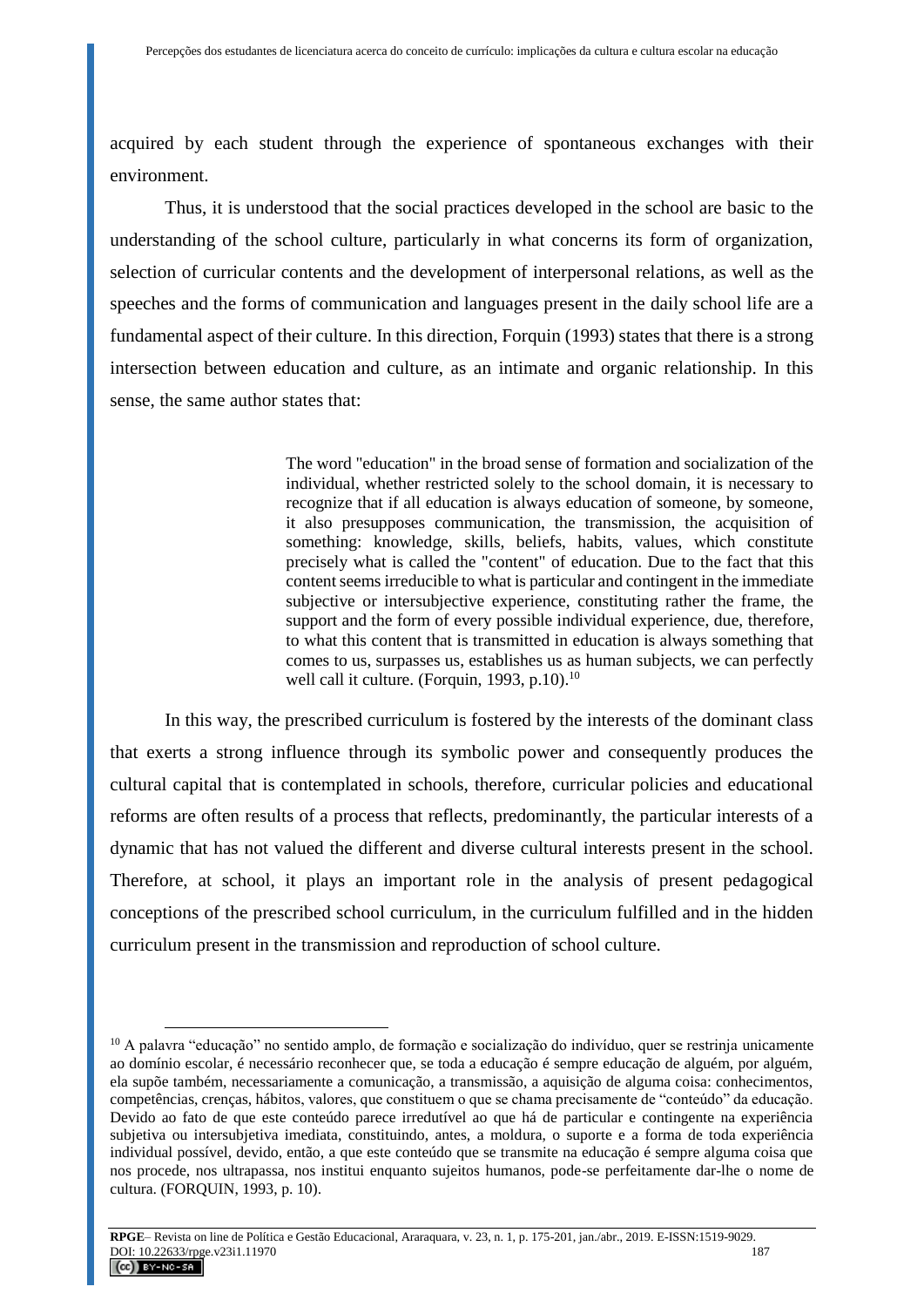In the structuralist view, school culture can be understood as a set of practices, norms, ideas and procedures, that resist time, which are expressed in ways of doing and thinking the daily life of the school and for authors like Viñao Frago (2000), these are widely shared, assumed ways of doing and thinking, attitudes, rituals, myths, discourses, actions, serve each other to carry out their daily tasks, to understand the educational world and to deal with both changes and reforms as well as the demands of other members of the institution.

It is believed, however, that the school culture is not watertight and manifests itself beyond what is conceptually proposed by Viñao Frago and asserts that at present the curriculum is procedural in establishing a dialogue between social agents, technical elements, students who react before him, teachers who model him (SACRISTÁN, 1998). However, it is a reflection of the educational and political social situations present in the daily life of the student, and from there select the contributions that benefit and solve certain problems.

It is impossible to disregard, or in the words of Forquin (1993), it is unjustifiable to disregard the diversity of sociocultural identities in school. In this sense, we outline that we are also interested in looking at whether curricular policies that guide the curricula of public schools in Santa Catarina have a multicultural and emancipatory orientation in educational practices.

In this sense, culture is a matter of contemporary prominence, since it has become one of the most dynamic and unpredictable elements of historical changes in contemporary times (MOREIRA; CANDAU, 2014).

At the same time, the many exclusions operated by the creation of a general culture are being called into question, which does not mean that they have ceased to occur. Technological changes approaching subjects in space and time, economic globalization, the end of the Cold War, migratory flows are some of the ingredients that create an atmosphere favorable to the greater flow of people between cultures. Diverse social movements - ethnic, gender, LGBT (lesbian, gay, bisexual, transgender and transgender), religious - join with Marxist critics denouncing the exclusion of their cultures from such a general culture. This universal culture is called into question by societies that are increasingly multicultural (LOPES; MACEDO, 2011, p. 185).

Therefore, it is believed that currently in the social context there are many differences that are explicit and the processes of change are dynamic, leading to an update of the educational practices, because school culture also adapts to the differences that strongly influence the curricula of school institutions. These elements, for Forquin (1993), lead the school to have a strong crisis regarding what knowledge to teach in the face of cultural pluralism, social, ethnic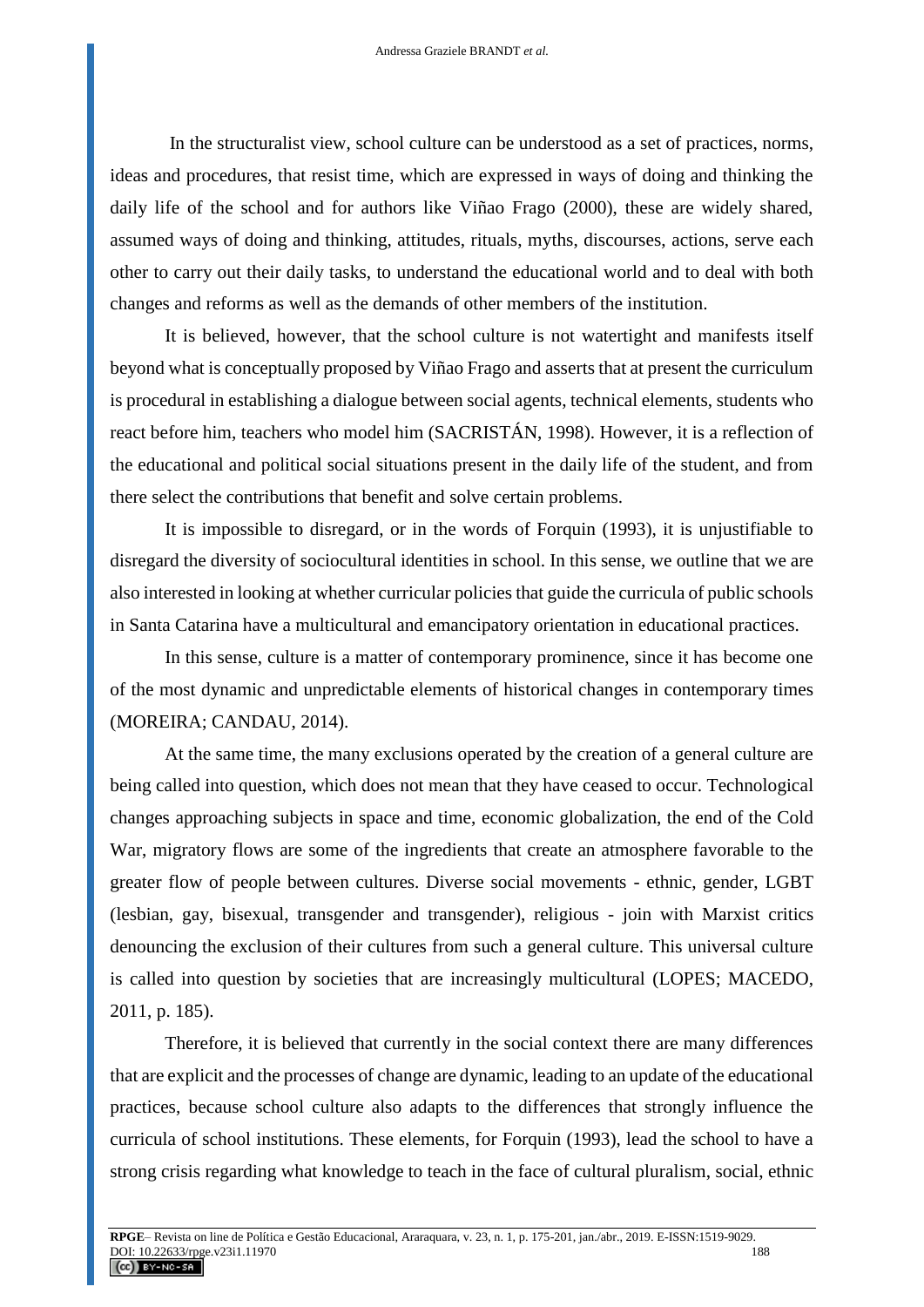and religious differences, what culture to transmit and what valuable content must be contemplated in their curricula. In relation to this question, it is corroborated by the same author, when he argues that the school must work with universalism, teaching the learners something of intrinsic value, in addition to meeting the immediate social demands.

Therefore, the following reflection is justified: the curricular policies and the educational reforms implemented in the Brazilian states allow the schools to contemplate in their curricula the premise that the contents taught are directly and exclusively meeting the interests and real needs of the students belonging to educational reality of each public school.

Authors of the field of the curriculum like Moreira (2014); Lopes and Macedo (2011), accept the centrality of culture, that is, that social practices involve production of meanings and maintains the position that the curriculum needs to favor the recognition of differences and dialogue between them. It thus defends the contribution of the curriculum to the construction of a world that accepts differences, combating social and economic inequalities and the symbolic power of domination imposed by the dominant cultural capital. According to Giroux (1992), within the curriculum it is fundamental to understand how the relations in which differences are constructed and operate as part of a set of social, political and cultural practices are able to express and articulate differences in the context of schools.

According to Forquin (1993), curriculum when considered a cultural artifact, implies in its social determinations of its history, in its contextual production and emerges of the relation school and school culture. For the prescribed and realized curriculum is crossed by values, conceptions, social and political ideologies, which constitute a relation historically with social subjects.

Human beings are interpretive beings who produce culture while they constitute themselves as subjects. Culture has always been important for the human and social sciences, and has been discussed and recognized by Education for a short time. Corroborating with Hall (1997), when he affirms that culture are the codes of meaning that give meaning to our actions to the extent that they allow us to interpret significantly the actions of others and that together constitute our cultures. The affirmations of Hall (1997), helps us to think that all social and cultural action, since all social practices express a meaning and, in this sense, are practices of signification.

Therefore, it is elucidated that the approach of intercultural debates with the field of curriculum is already put, presenting specific configurations in different areas of knowledge in the curricula of educational institutions. In this sense, "culture has thus become one of the most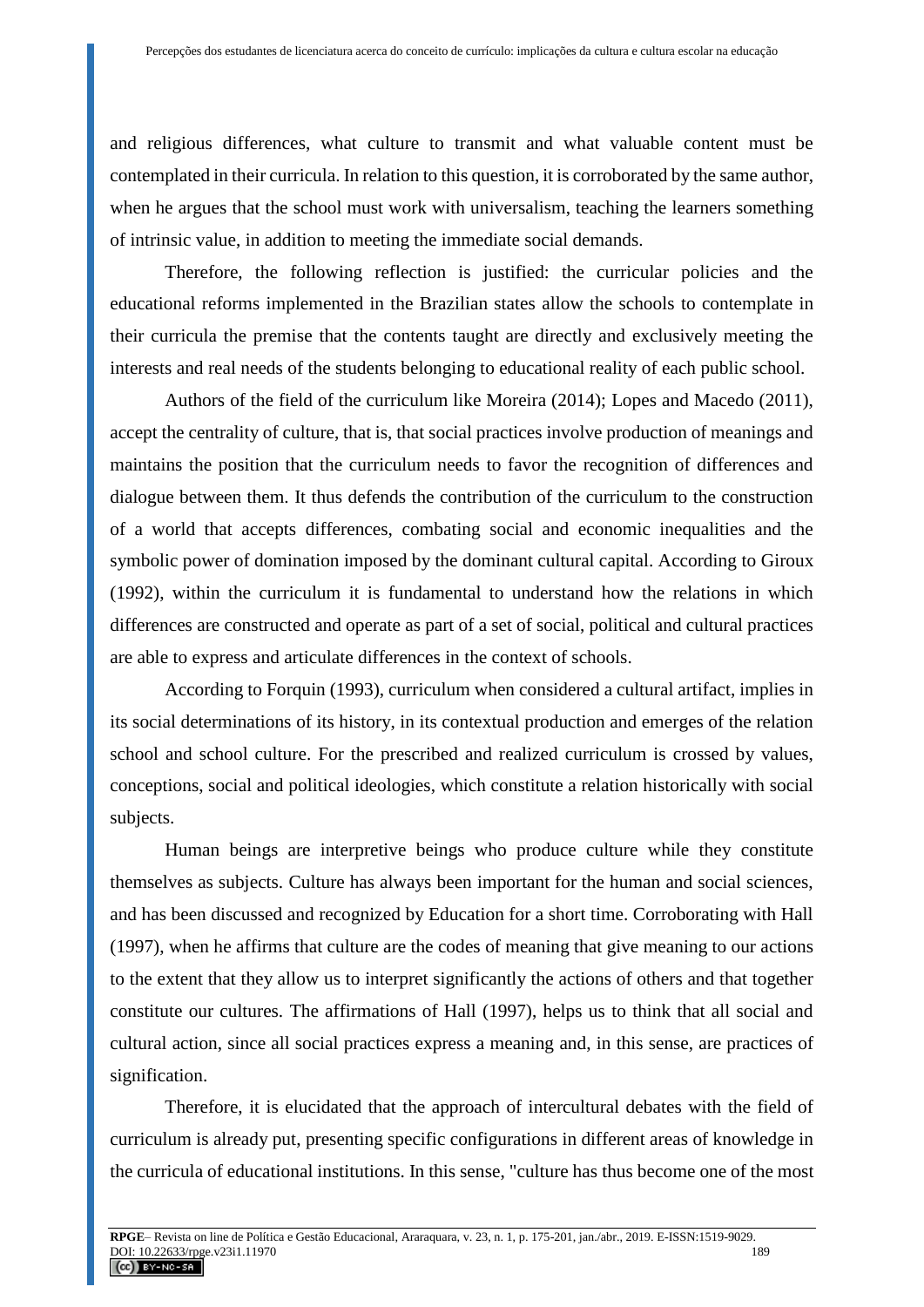dynamic and unpredictable elements of the historical changes of contemporaneity" (MOREIRA, CANDAU, 2014, p.8).

And the current school culture and learning processes we find in schools do not account for the variety of cultures, beliefs, values that are being related in the school environment. In this sense, says Moreira and Candau, that "these questions reflect visions of culture, school, teaching and learning that do not account, in our view, the challenges found in a classroom "invaded" by different social and cultural groups, before absent from this space. "(MOREIRA, CANDAU, 2003, p. 156).

In this sense, it is complex to elucidate a single conceptual strand about the category of culture and school culture through the various strands that can be explained. Finally, we seek to understand the conceptual articulation of culture and school culture, to advance the reflections about the curricular policies for Basic Education in the Brazilian states, be it at the municipal or state level. Therefore, it is claimed to be significant for the production of the school culture the cultural crossings that occur within the schools, more specifically in the pedagogical practice that puts into action the prescribed curriculum, because in the school occurs the interpellation between the different and diverse social and cultural groups.

It can be said, therefore, that school culture and culture are dynamic and complex concepts to define. Thus, it is argued that it is essential to consider that culture itself is a cause of conflict of interest in contemporary societies, and we corroborate with Santos (2006), when affirming that, in relation to the conceptualization of culture there is a conflict for its definition, its control, by the benefits that can assure the social classes that seek through the symbolic power the domination of a society.

#### **Research methodological assumptions**

This research was developed with Pedagogy Degree Students of a Federal institute of the southern region of the country. 8 (eight) students of the 7th and 8th semester of Pedagogy of a Federal Institute (IFs) participated in this study, in the state of Santa Catarina. Regarding the ethical aspects linked to scientific research, it should be noted that all the students spontaneously accepted the research.

To maintain the anonymity of the interlocutors we use a cognomen, mentioning the names of Brazilian modern artists, such as: Tarsila do Amaral; Anita Malfatti; Di Cavalcanti;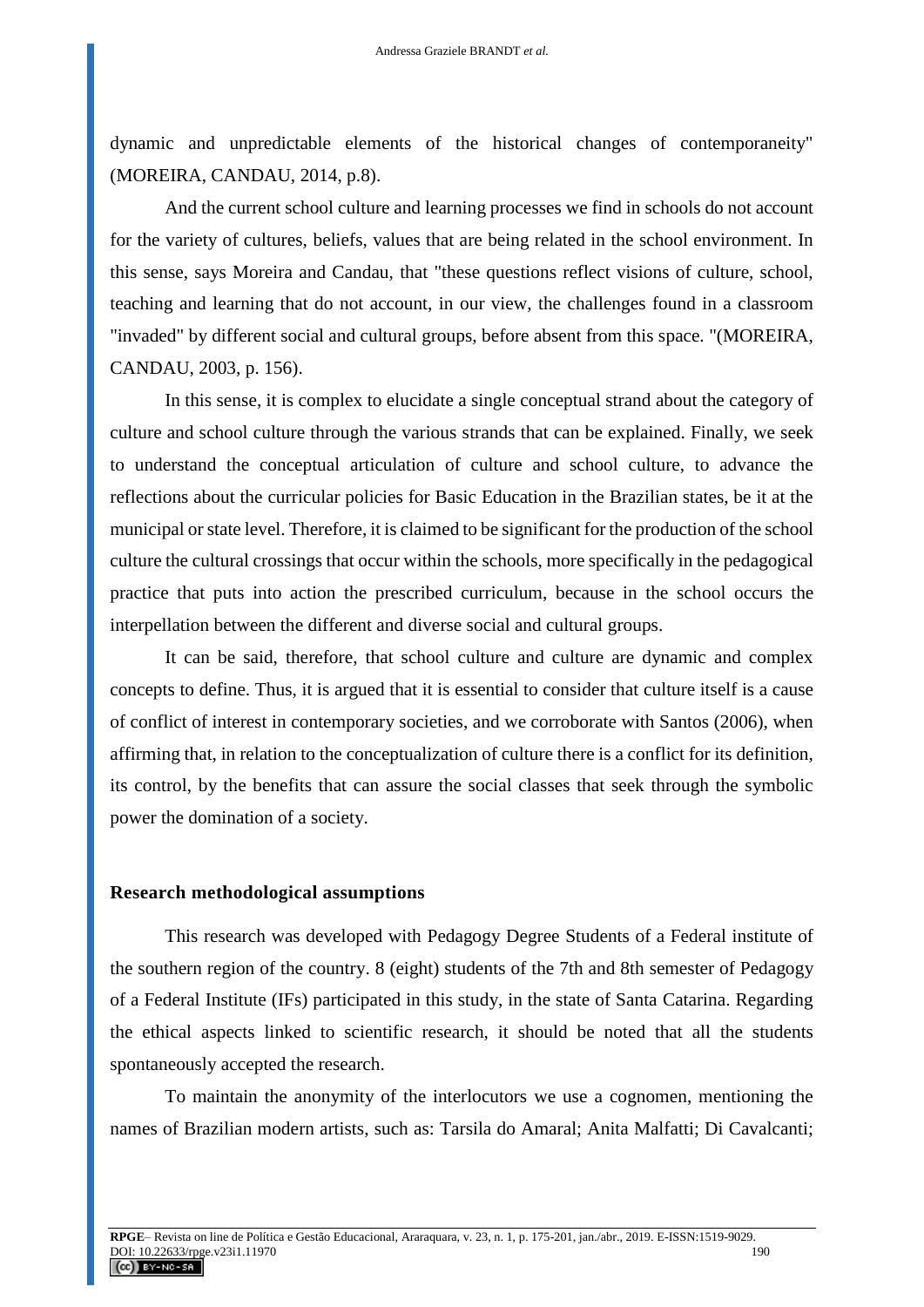Inácio da Costa Ferreira; Vicente do Rego Monteiro; John Graz; Oswaldo Goeldi; Victor Brecheret.

This qualitative study helped to understand the theoretical assumptions of the curriculum field. We used a semi-structured interview with open questions as method. Each interlocutor was understood as singular, taking into account the context studied. The semistructured interview (ANDRÉ, 1995) aims to obtain the impressions of the research subjects on the conceptualization of curriculum for future teachers of basic education. The interview was presented in writing to the interlocutors.

The interview script was drawn from the demarcations of the research object, that is, if it was related to the primary objectives, and the basic questions were as follows: 1) What is your understanding of the concept of curriculum? What knowledge is valuable and imposed by the dominant forces in school culture through the curricula policies and educational reforms proposed by governments, more specifically what knowledge is covered in the curricula of primary schools?

With the content analysis, the meanings expressed by the interlocutors are verified. The content analysis followed the three steps guided by Bardin (2009), which are: pre-analysis; description and inferential interpretation. The two poles of content analysis are: the rigor and the need to go beyond appearances.

## **The curriculum concept and the research interlocutors' impressions**

In Pacheco's (2001, p. 19) conception, the curriculum is an obligatory instrument for the analysis and improvement of educational decisions, since it is a permanent construction of practices, with a marked cultural and social meaning.

Regarding the conceptualization of the curriculum, Pacheco (2001, pp. 15-16) tells us:

The lexeme curriculum, coming from the Latin run, means path, journey, trajectory, course to follow and, therefore, concludes two main ideas: one of ordered sequence, another of notion of studies totality. Hence the use of curriculum vocabulary, from the seventeenth century and in the Anglo-Saxon countries, to designate a circular athletics track, or a racetrack for horse racing cars.<sup>11</sup>

<sup>11</sup> O lexema currículo, proveniente do étimo latino *correr,* significa caminho, jornada, trajetória, percurso a seguir e encerra, por isso, duas ideias principais: uma de sequência ordenada, outra de noção de totalidade de estudos. Daqui a utilização do vocabulário currículo, do século XVII e nos países anglo-saxônicos, para designar uma pista circular de atletismo, ou uma pista de percurso para carros de corrida de cavalos.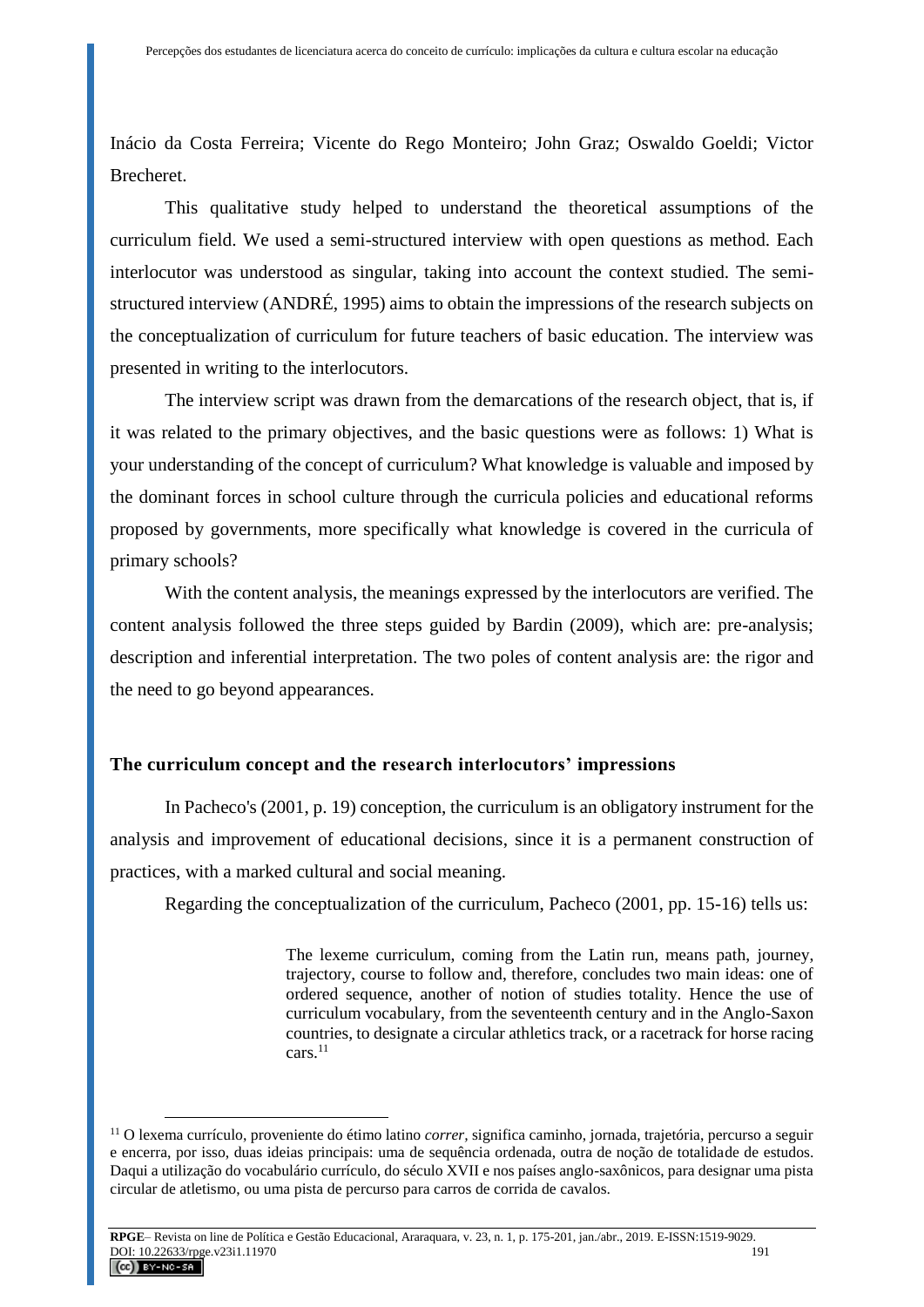According to the author, as far as the etymological meaning of the word curriculum is concerned, it is important to notice the broad meanings that the concept of curriculum received during its historical constitution. It is noteworthy that during the seventeenth century, in the Anglo-Saxon countries, the term was used to characterize a circular athletics track or a racetrack for horse racing cars. By establishing a comparison between this meaning and the current one, the term curriculum is also explicit as study program, set of experiences lived by the students in the school or, in a more comprehensive sense, as educational projects and guidelines defined by the central administrations to be adopted education systems.

It is seen that the theoretical contribution on the term shows how the meanings of the curriculum were changing and improving, but they did not lose all this original connotation,

> [...] the idea of curriculum as a set of organized and systematized knowledge course is closely associated with the social and economic changes of the preindustrial era, which bring about the need for standardization and organization of teaching and school [...]. (LIMONTA, 2009, p. 118).<sup>12</sup>

The meaning of the curriculum is given by the contexts in which it is inserted: class context; personal and social context; historical-school context; political context. In this way, according to the author (2009), analyzing concrete curricula means studying them in the context in which they are configured, among which is expressed in educational practices and results.

According to Sacristán (2000), every model or educational proposal should explicitly address the curricular referential and cultural reality of a country, which is related to the meaning of the contents and uses of school curricula. In this sense, for the same author (2000) the formation of educators has become one of the cornerstones for any attempt to renew the education system. In addition, the professional performance of teachers is conditioned by the role assigned to them in curriculum development.

In the conception of curriculum as a social reality, built in the process itself, it is necessary to see the role of teachers as pedagogical mediators, who filter the cultural and professional conditioning for the mediation that they perform in the educational process.

It is noticed that in the construction of pedagogical practices and in the school curriculum shaped by the teachers, they interfere with different factors, which cannot be ignored in the school routine. This justifies the importance of discussions and collective studies for the

<sup>12</sup> [...] a ideia de currículo como percurso de um conjunto de conhecimentos organizados e sistematizados está intimamente associada às mudanças sociais e econômicas da época pré-industrial, que trazem a necessidade de padronização e organização do ensino e da escola [...]. (LIMONTA, 2009, p. 118).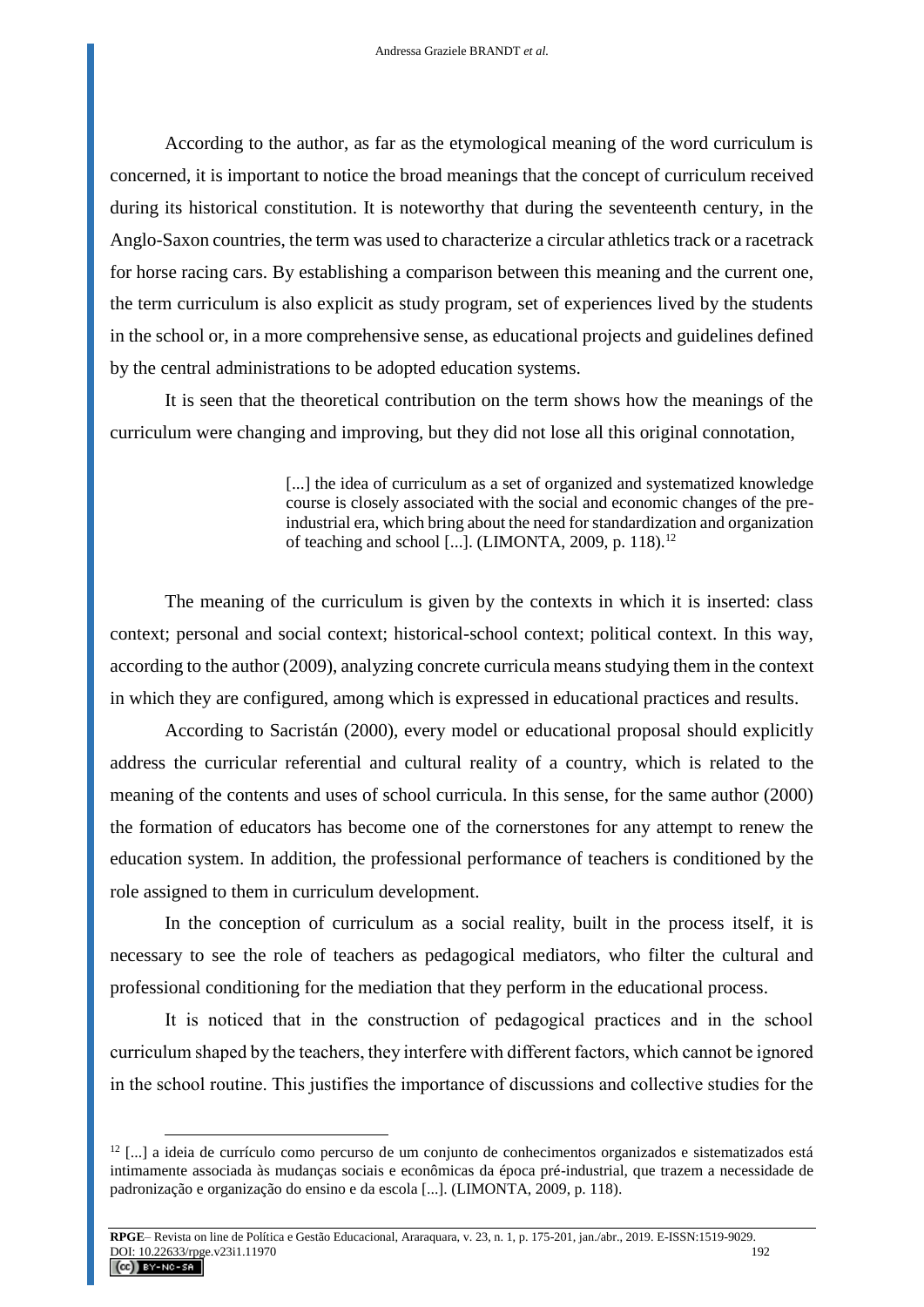formulation of the curricular proposal or pedagogical policy of educational institutions. In this sense, every curricular proposal is, on the one hand, a social and historical construction by the systems of social control, political, administrative, innovation, contents and materials produced; on the other, by educational, cultural, social, political and economic systems. In this perspective, Sacristán (2000, p.102) asserts that:

> We can consider the curriculum that is realized from a series of pedagogical practices as the result of several convergent and successive influences, coherent or contradictory, acquiring, in this way, the characteristic of an object-being prepared in a complex process, that transforms and is built on itself.<sup>13</sup>

Therefore, it demands to be evaluated not as a static object, but as the expression of a balance between multiple commitments. And, again, this condition is crucial both to understanding current school practice and to trying to change it.

For Sacristán (2000, p. 103), the view of the curriculum as something that is constructed requires a kind of active intervention, explicitly discussed in a process of open deliberation on the part of the participating agents, teachers, students, parents, social forces, groups of creators and intellectuals, so that it does not become mere reproduction of decisions and implicit modeling. Thus, we do not consider the curriculum as tangible, nor the subsystems that determine it as fixed but historical realities.

Thus, it should be noted that the term 'curriculum' is complex to conceptualize because of its political, social, cultural, economic, administrative and educational dimension. It is imbricated with a historical context, and its realization occurs by teachers who mediate the teaching-learning process with the students. In this way, the curriculum is understood "as a political dimension of education, that is, as an instrument that reflects both the ever-existing relations between school and society, individual and group interests, as well as political and ideological interests" (PACHECO, 2001, p.19).

The understanding of the curriculum concept is vast and expanded. Sacristán (2013, p.34) points out that today it is possible to observe diverse approaches and conceptions dispersed in the curricular field: "a quick search of the term curriculum in Google Books results in 60 (sixty) thousand results. The same search in the US Congress Library gives us more than nine (9) thousand results. "

<sup>&</sup>lt;sup>13</sup> Podemos considerar o currículo que se realiza a partir de uma série de práticas pedagógicas como o resultado de diversas influências convergentes e sucessivas, coerentes ou contraditórias, adquirindo, dessa forma, a característica de um ser-objeto preparado num processo complexo, que se transforma e se constrói nele próprio.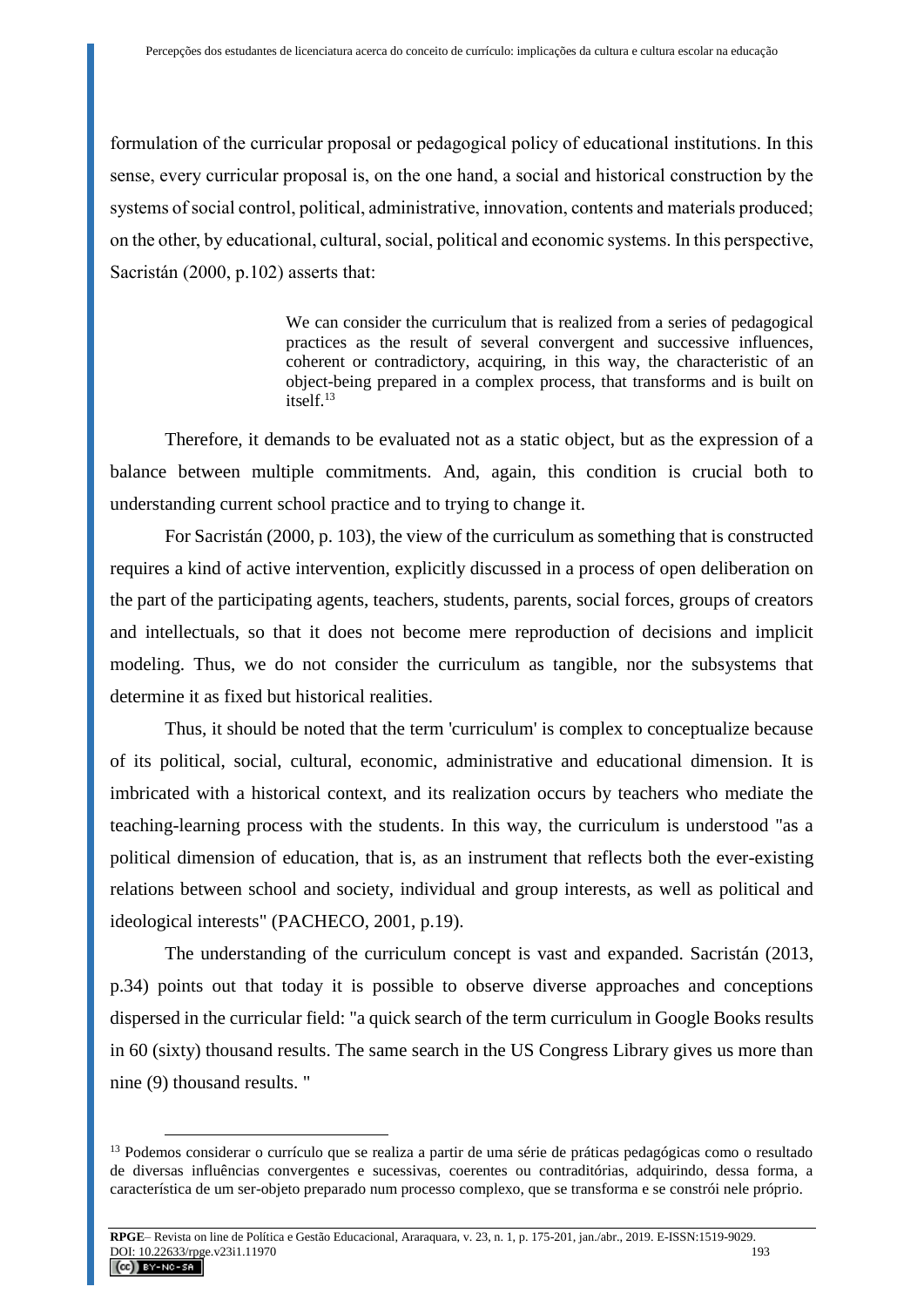We agree with Sacristán (2013), about being several the peculiarities that surround the curriculum, which belong to a complex reality, difficult to explain by means of a simple, schematic and enlightening definition, due to the very complexity of the concept , both in the studies on the subject and in the practical spheres in which it is projected. For Pacheco (2001, p.20), the curriculum is a pedagogical practice that results from the interaction and confluence between various structures, on the basis of which concrete interests and shared responsibilities exist.

In this way, it is also agreed that the curriculum is the cultural expression of the contents of the curricular proposals and pedagogical practices that the educational institutions try to spread among the students that attend it, as well as the effects that the contents provoke in their receivers and in therefore, the expression and concretization of the cultural plan that the school institution makes concrete within its reality and social context. "The field around the curriculum is a territory of inevitable discussion." (SACRISTAN, 2013, p.11).

It is understood that in the process of curriculum development, the aspect of human action has a fundamental value; therefore, a curriculum is actually carried out by the role of the teacher in his/her pedagogical activity with the students. Thus, teacher training contributes in a positive or negative way to the constitution of the school curriculum, because it is through this that teachers reach the conditions that allow them to reflect and discuss issues that influence their performance, that is, the teaching-learning process that in the educational context.

As regards the forces that predominate in the curricular field, in the sense of Sacristán (2000, p.16), the curriculum, in its content and forms, through which it presents itself to teachers and students, is a historically configured option that settled within a certain cultural, political, social and scholastic network. It is, therefore, loaded with values and assumptions that need to be deciphered. A task to be fulfilled both from a level of political-social analysis and from its 'more technical' instrumentation, discovering the mechanisms that operate in its development within the school fields.

In the affirmation of Lopes and Macedo (2011), the curriculum is a cultural production because it is inserted in this struggle for the different meanings that we give to the world. The curriculum is not a product of an out-of-school struggle to signify legitimate knowledge, it is not a legitimate part of the culture that is transposed into school, but it is the very struggle for the production of meaning.

It is known that curricula are the expression of the balance between the interests and the forces that gravitate around the development of a particular curricular model and of an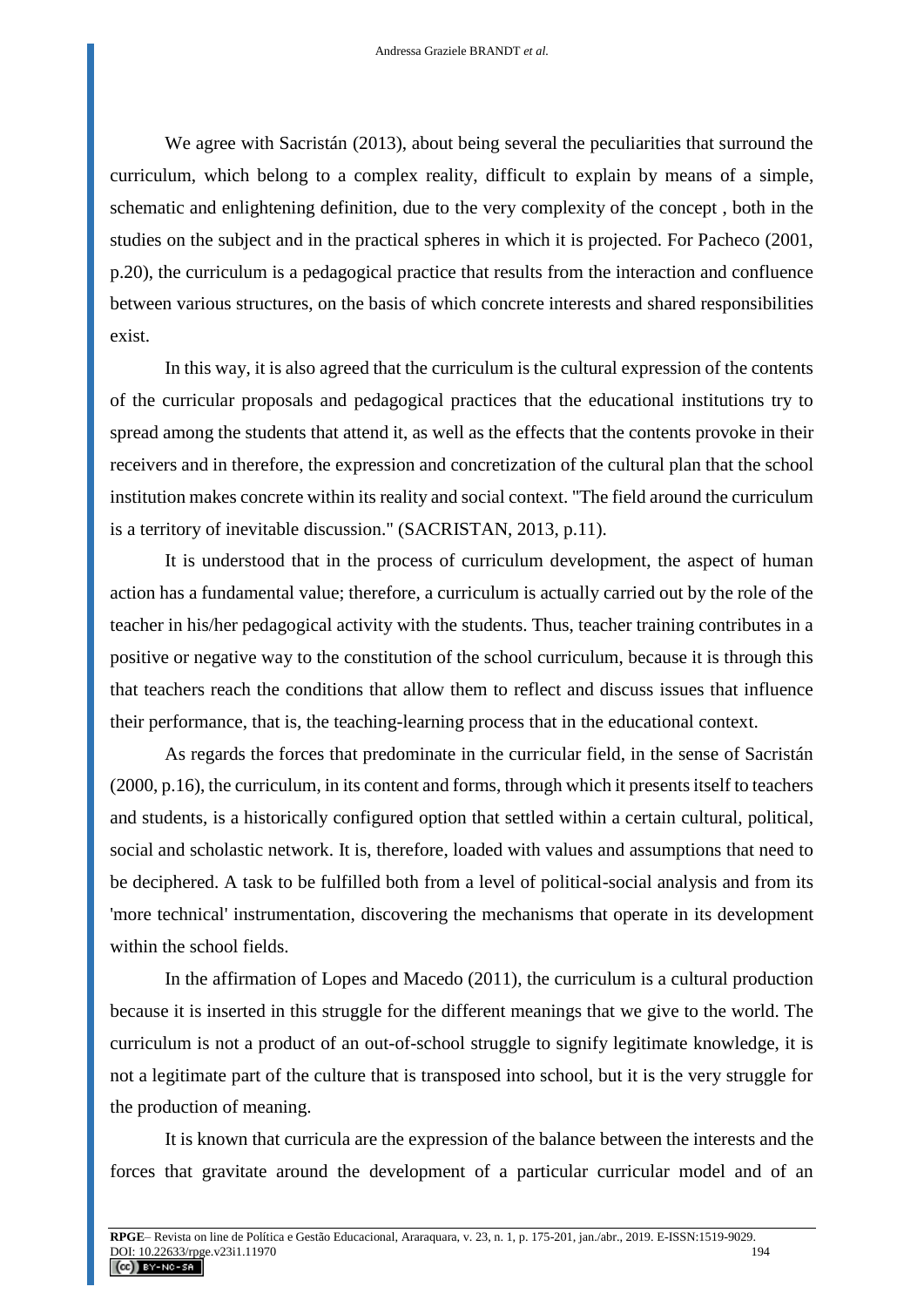educational system, which are materialized in the school context by the action of the teachers in the realization of the curriculum in action with their students and mediated by the social, economic and cultural context of the place they are inserted.

Thus, "one cannot speak of a dispute over the selection of content, but disputes over the production of meanings in school. This dispute is not restricted to the school, but is linked to an entire social process that has the school as a locus of important power, but which is not limited to it" (LOPES; MACEDO, 2011, p. 93).

According to Pacheco (2001), curricular policy is a symbolic action, it represents an ideology for the organization of authority, which encompasses both the decisions of the political instances and those of the school contexts, which are implemented through explicit normative and objective instruments (laws, decree laws, ordinances, normative dispatches, etc.), interpretative and subjective acts (circulars and circular letters), as well as guidance and support documents (supporting texts, documents of the school).

In this way, it is agreed that "the curriculum that is carried out is guided by an increasingly global plan whose concrete effects depend on the conditions under which it is carried out" (SACRISTÁN, 2000, p.97). The correlations of forces of the CNE and the educational entities were influenced by the educational policy agents at the global, national and local levels.

Sacristán (2000) argues that the cultural selection that the curriculum must grasp, as well as its pedagogical elaboration, demands a very important active role on the part of the teachers and a formation in line with this presupposition, so that it can to effectively fulfill the educational function within compulsory schooling, unless they are provided with an activity that consists of 'consuming' and developing, in their classes, curricular guides made by other external agents, such as publishers.

In this sense, when questioned about their understanding of the concept of curriculum, in view of the interaction with the field of culture and school culture, the students responded that:

> **Tarsila do Amaral –** Curriculum is a document prepared by the school that aims to guide the contents to be worked by the school and teachers. The same is elaborated according to legal documents that guide Education. Therefore, it is taught in schools what is expressed in the curriculum guidelines.

> **John Graz** – Curriculum is a guiding document, composed of a set of actions, aims to serve as an instrument of transformation and evaluation in the school environment. The content taught is what is written in the legal documents.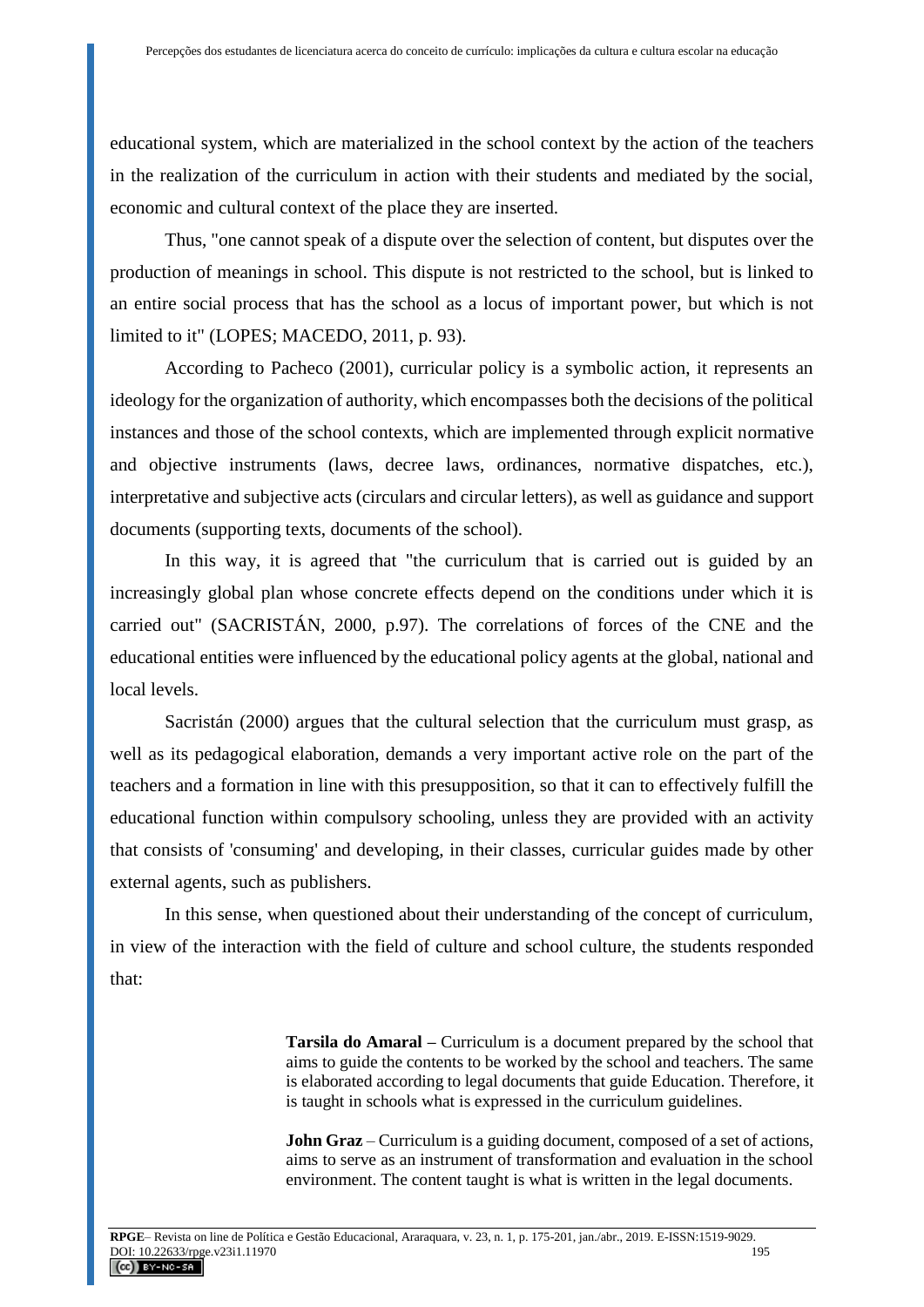**Anita Malfatti -** Curriculum is to guide your trajectory. It can also be traditional even hidden or not. They are the contents that are in the Political Pedagogical Project of each school.

**Inácio da Costa Ferreira** – I understand the curriculum as the identity of the school, where in it is presented the values and principles that the school will pass, as well as the knowledge that will be taught by it, the goals it aims to achieve. The content taught is official, few times the culture of the school community is taught.

**Vicente do Rego Monteiro** – For me the curriculum includes subjects, contents to be taught and also learned, which are determined by the curricular proposals and policies of the Ministry of Education for all Brazilian states. It must be flexible [...] The curriculum can and shall also contain pedagogical plans and projects, as well as assessments and results.

**Di Cavalcanti** – Curriculum is presentation, guides its trajectory, can be integrated, delimits action and proposals. It can also be traditional, there is even the occult and the pedagogical doing. The content is proposed by the basic education curriculum guidelines.

**Oswaldo Goeldi** – Curriculum comprises all specific knowledge or not, which are pre-established according to the institution's grid. It also goes further, it is understood to do and know how to do according to the needs that arise over the established period, must be very well planned and executed for the best learning of the students. The content of a basic education curriculum follows the dominant culture, rarely contemplates popular culture.

**Victor Brecheret** – Curriculum represents the organization of knowledge, planning, and determination of the contents to be made available in educational spaces, in order to achieve the goals and the instituted curricula by the educational system.

The answers differ but, in short, the students believe that the curriculum is an element of transformation of the school, through the school knowledge and content, which are organized by the educational systems, are planned and materialized in the curricular action, in the hidden and not evaluated, through the elements of the culture of society and school culture. In this direction, organizing the different definitions, meanings and perspectives on curriculum, Sacristán (2000) says that this can be analyzed from the point of view of its social function, as a bridge between society and school, and by the project or educational plan, prescribed or real, composed of different aspects, experiences and contents. For the author, the curriculum would be the formal and material expression of this project, and should present, in a certain format, its contents, its guidelines and the sequences in which it should be approached.

In addition, Sacristán (2000) affirms that those who exercise some kind of academic discursive activity and research understand the curriculum as a practical field, which supposes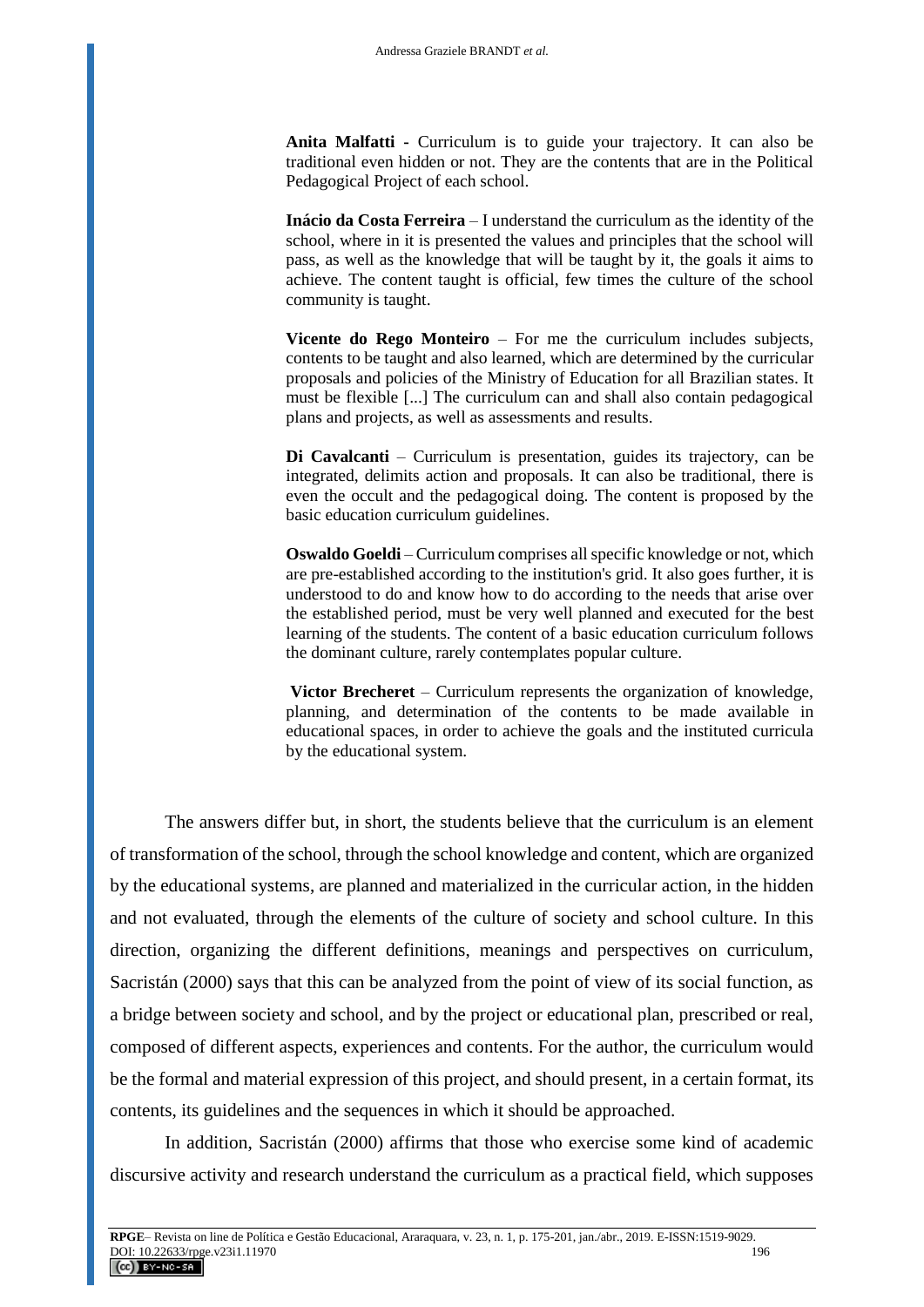the possibility of: 1) analyzing the instructive processes and the reality of the practice from a perspective that gives them content; 2) to study the curriculum as a territory for the insertion of diverse practices, which do not refer only to pedagogical processes, interactions or educational communications; 3) to support the discourse on the interaction between theory and practice in education.

In this way, the concept of curriculum develops in different phases of its development. Mediated by the historical context, it supposes the concretization of the social, cultural and socialization purposes attributed to schooling, with ideological and social aspects. It is influenced by internal and external agents, which shape it according to its interests and the correlations of forces present in each educational institution, and consists of three essential elements: "of an educational purpose planned in time and space aiming designated ends; of a teaching-learning process, with reference to contents and activities; of a specific context, that of the school or formative organization "(PACHECO, 2001, p.90).

For Contreras (1989), the curriculum represents the set of educational decisions taken by school institutions. The curriculum must be understood as a conceptual tool that always supposes, explicitly or tacitly, an answer to the questions: what to teach? How and why? Therefore, the curriculum is constituted from the moment that are published the legal documents that affect it until arriving at what is expressed in the pedagogical and curricular proposals of the schools, also reaching the result of its evaluation and reformulation. According to Limonta (2009, p. 107).

Hence the importance of understanding the meaning(s) of the curriculum, since it will be the definer and organizer of knowledge and practices that reflect a conception and an ideal of education and that will be appropriated by undergraduates, future teachers. The answer to the question "What should a curriculum of a teacher training course contain?" Needs to consider the multidimensionality of the educational phenomenon and at the same time must respond to the historical and emerging challenges of the Brazilian Basic Education and at the same time constitute as an element of resistance to the light and pragmatic conceptions of formation that have been imposed.

Finally, in the studies related to the field of curriculum carried out by the researcher, regarding the search for answers to the questions proposed by Limonta (2007), it is highlighted that among the scholars of curriculum there are conflicts of propositions and theories referring to the field of curriculum studies , so there is a certain disagreement between intellectuals and entities in the field. It is evaluated that such conflicts are healthy, considering their ability to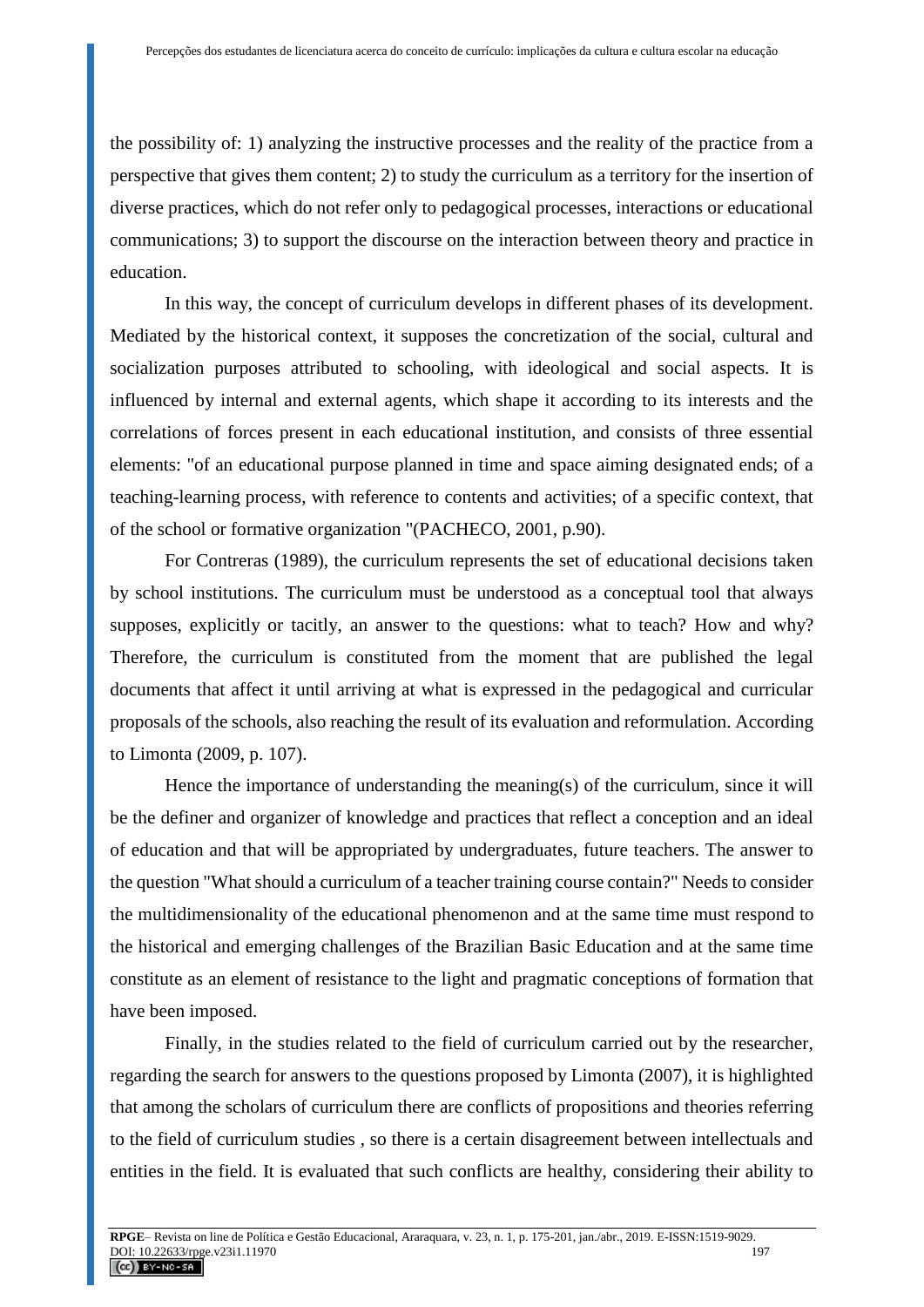lead to refined analyzes, aimed at creating ideas that promote progress in curricular studies, avoiding that the concept and theories of curriculum assume an incontestable character, which results in the evolution and improvement of this field of study.

## **Final considerations**

In short, the interlocutors still have a small understanding of the curricular field, which is understandable and justified by what we have said above, that is, by the different concepts and perspectives on curriculum, which provide several interlocutions and understandings of the research subjects.

Thus, it is understood that the interweaving of formal and informal forces results in a curricular policy and curricular development of training, either for Basic Education or for initial teacher training courses. These policies will be implemented by teachers and educational agents working in educational institutions. Finally, it is evident that the learning processes have more or less acceptance as they achieve or not achieve the aims of the curricula. According to Sacristán (2000), these learning processes, in relation to certain contents, have other conditioning, arising from the teaching performance and, in general, the school environmental conditions, which are characterized in this perspective by the curriculum modeled and realized teachers.

In this sense, any explicit cultural process by the curriculum occurs in the school institution, mediated by the pedagogical practice of the teachers with the students. Thus, we believe in the importance of the curriculum for the cultural formation of students and for the school and school culture, which are also influenced by political, administrative and institutional practices, together with what is usually understood as genuine pedagogical practice, all of them intertwined in curriculum development. In this sense, for Sacristán (2000), the cultural project takes place in an environment that, in itself, is a modeling or intermediary element of the learning and source of original stimuli, independent of the curricular cultural project itself, forming, as a whole, the educational and socializing project of the institution.

In addition, the educational institution and the school environment created under its conditions compose the hidden curriculum, the source of immense learning for the student. And this is the conceptual derivation that is drawn, as we have seen, in focusing on the curriculum as an experience or as an intersection between theory and practice (SACRISTAN, 2000, p. 91).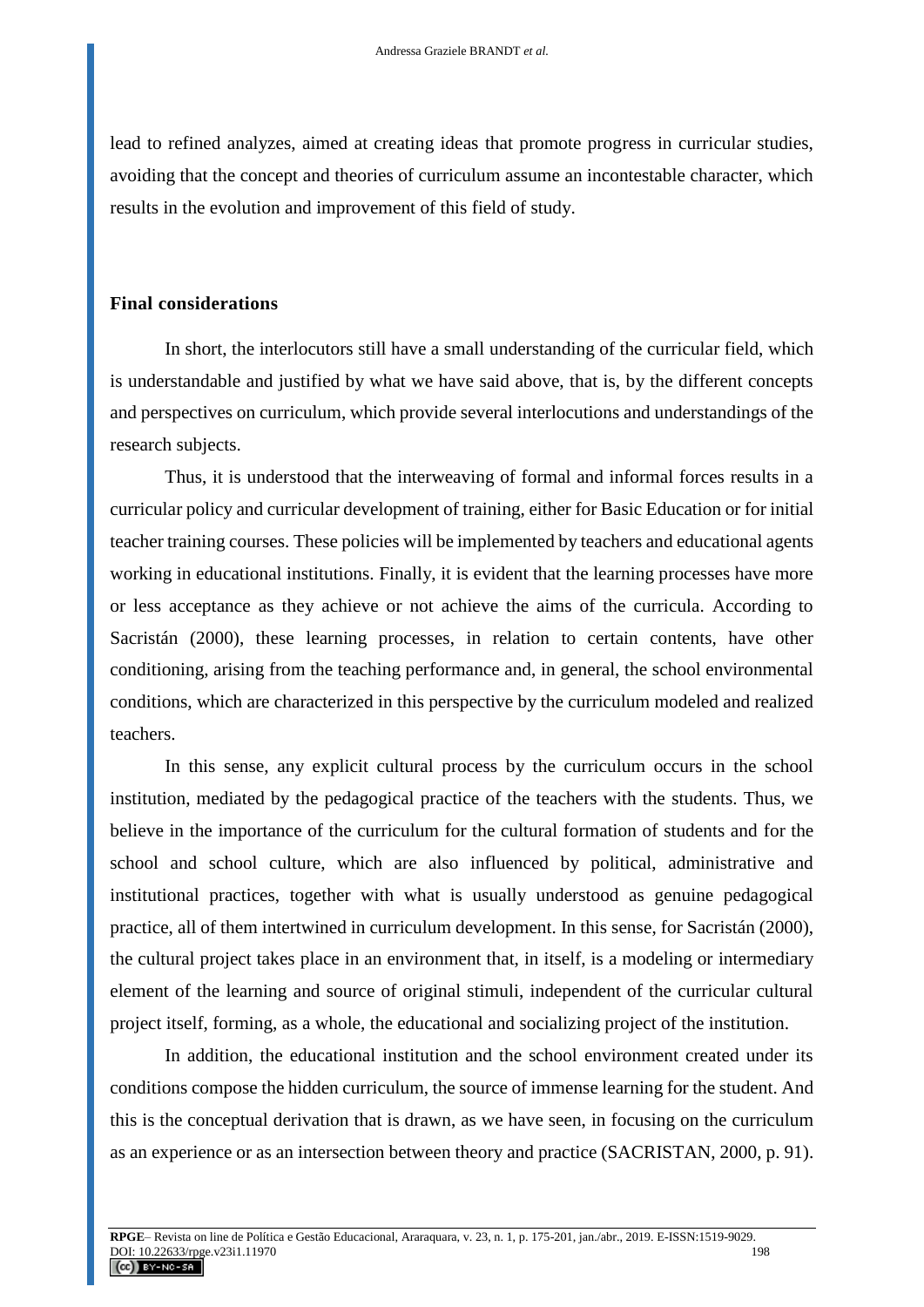Thus, it is sought to clarify the first premise regarding the concept of curriculum, which has generated great epistemological confusion and divergences, by the breadth of definitions and strands with which it is intended to characterize it. It is agreed that "the curriculum, as a systemic and deliberate process, contains in itself a complexity that will only be understood if its numerous coordinates and aspects are analyzed" (PACHECO, 2001, p.11). Curriculum is understood as a real movement, which is constructed by the different discourses of human production, of life, through culture, language, and ideology, in which pedagogical and curricular proposals of schooling are only part of the curricular development process. Here, in our view, the possible dialogues and analyzes between culture, school culture and curriculum.

**ACKNOWLEDGMENTS**: IFC – Campus Camboriú.

# **REFERENCES**

ANDRÉ, M. E. D. de. **Etnografia da prática escolar**. Campinas, SP: Papirus, 1995.

BARDIN, L. **Análise de Conteúdo**. Lisboa, PT: 70, 2009.

BARROSO, J. (Org.). **O Estudo da Escola***.* Porto: Porto Editora, 1996.

BOURDIEU, P. **O poder simbólico***.* Tradução de Fernando Tomaz. Ed. Bertrand Brasil S.A. Rio de Janeiro. 1989, (159p).

BOURDIEU, P. **A reprodução**: elementos para uma teoria do sistema de ensino. Textos fundantes de educação. Tradução de Reynaldo Bairão; revisão de Pedro Banjamim Garcia e Ana Maria Baeta. 7ª ed. Petrópolis, RJ: Vozes, 2014.

CHAUÍ, M. **A ideologia da competência.** André Rocha (org). Belo Horizonte: Autêntica Editora; São Paulo: Editora Fundação Perseu Abramo, 2014.

CHERVEL, A. História das disciplinas escolares: reflexões sobre um campo de pesquisa. **Teoria e Educação.** Porto Alegre, n. 2, p. 177-229, 1990.

CONTRERAS, J. **A autonomia de professores.** São Paulo: Cortez, 2002.

FORQUIN, J. **Escola e cultura:** as bases sociais e epistemológicas do conhecimento escolar. Tradução: Guacira Lopes Louro. Porto Alegre: Artes Médicas, 1993.

GEERTZ, C. **A interpretação das culturas***.* Rio de Janeiro: LTC, 1989.

GHIRALDELLI Jr., P. **História da educação.** 4. ed. rev. São Paulo: Cortez, 2009.